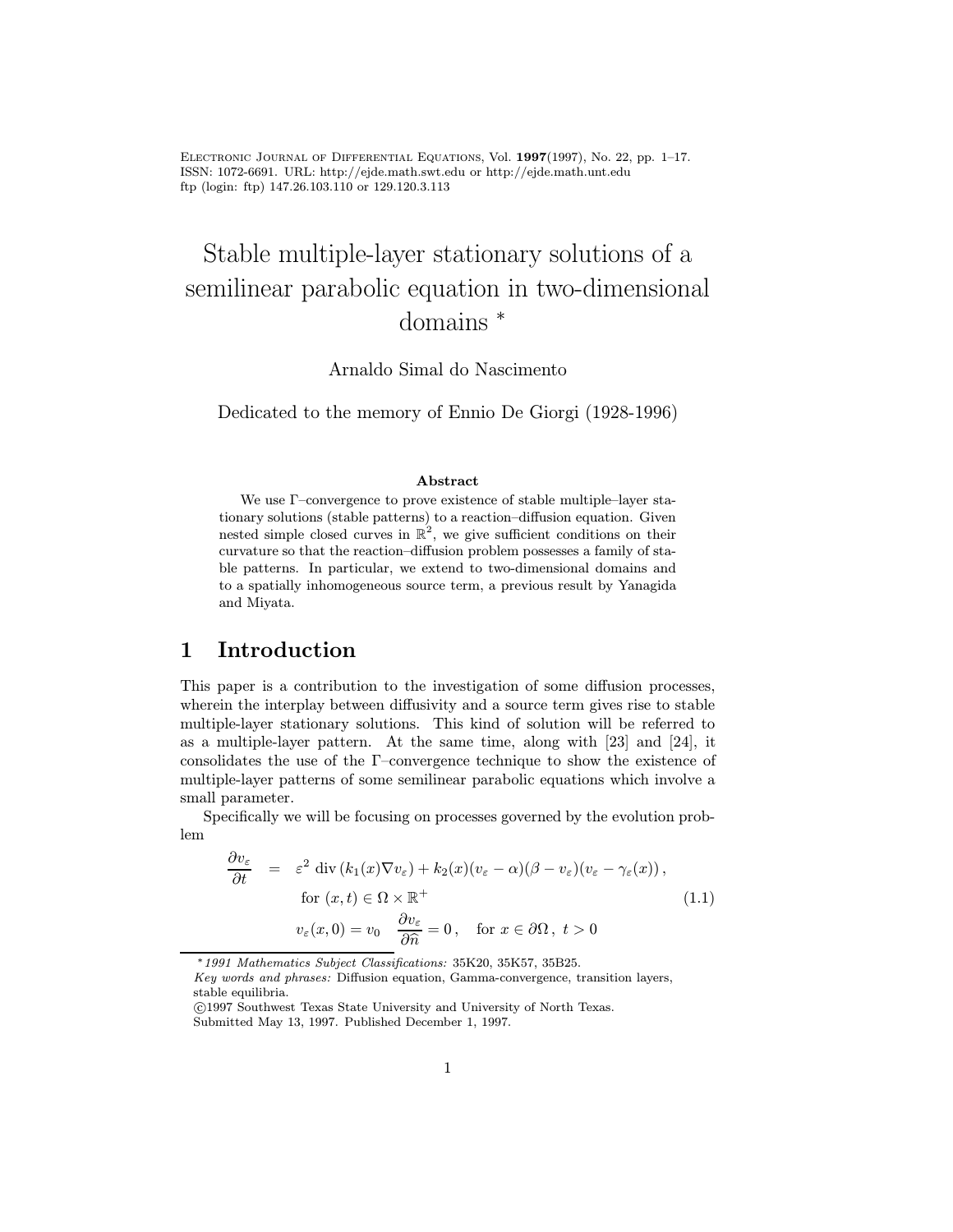where  $\hat{n}$  is the inward normal to  $\partial\Omega$ ;  $\alpha, \beta \in \mathbb{R}$ ,  $\alpha < \beta$ , with  $\varepsilon$  a small positive parameter;  $k_i(x)$ ,  $i = 1, 2$ , are positive functions in  $C^1(\Omega)$ ;  $\Omega \subset \mathbb{R}^2$  has smooth boundary  $\partial\Omega$ , say of class  $C^3$ ; and

$$
\gamma_{\varepsilon}(x) = \left(\frac{\alpha + \beta}{2}\right) + g_{\varepsilon}(x), \ \alpha < \beta, \ \gamma_{\varepsilon} \in C(\overline{\Omega})
$$

$$
g_{\varepsilon}(x) = o(\varepsilon), \ \text{ uniformly in } \Omega \text{ as } \varepsilon \to 0. \tag{1.2}
$$

In [21], the existence of multiple-layer patterns has been proved for the onedimensional case, i.e,  $\Omega = [0, 1]$ , with the hypotheses that  $k_2(x) \equiv 1$ ,  $\gamma_{\varepsilon} =$  $1/2 + a_1 \varepsilon + o(\varepsilon^2), a_1$  constant,  $\alpha = 0$ , and  $\beta = 1$ . Here, besides considering any two-dimensional domain  $\Omega$ , we allow for spatially inhomogeneous perturbations of the state  $v = [(\alpha + \beta)/2]$ .

The procedure used in [21] was to construct super and sub-solutions by modifying a traveling wave solution of (1.1), with the aforementioned restrictions, to obtain a multiple-layer pattern. However, this procedure is not suitable for a generalization to two-dimensional domains. Herein a technique known as Γ– convergence devised by De Giorgi [11] and developed by many others is used.

When seeking stable stationary solutions to some classes of semilinear parabolic equations, the Γ–convergence approach turns out to be very useful. This approach replaces the original problem of minimizing a family of functionals by a more tractable problem in the space of functions of bounded variation,  $BV(\Omega)$ , which usually yields more precise information on the geometric structure of the minimizers.

The prototype for the source term in (1.1) is the case  $\alpha = 0, \beta = 1$  and  $0 < \gamma_{\varepsilon} < 1$ , which stems from the theory of population genetics where  $\alpha, \beta$  and  $\gamma_{\varepsilon}$  denote some probability measures. The case in which  $\Omega = [0, 1], \alpha = 0, \beta = 1$ and  $\gamma_{\varepsilon}(x) = a(x), 0 < a(x) < 1$ , is studied in [1].

There are many works dealing with the existence of multiple or double-layer patterns for equations similar to (1.1). Most of these deal with the unidimensional case. Among those which bear more resemblance to (1.1) are [7, 13, 14].

In [8], the generation and propagation of internal layers for a related problem are studied for the case  $\Omega = \mathbb{R}$ . See also [5]. For a physical background on Problem (1.1) the interested reader is referred to [1, 12].

### 2 Main Result

Let  $\gamma_i$  be smooth simple closed curves whose traces lie inside  $\Omega$  and which are nested, in the sense that if  $O_i$  denotes the open region enclosed by  $\gamma_i$ , i.e.  $\gamma_i = \partial O_i, i = 1, \ldots, p$ , then  $O_1 \subset O_2 \subset \cdots \subset O_{p+1} \stackrel{\text{def}}{=} \Omega$  and  $\partial O_i \cap \partial O_{i+1} =$  $\emptyset$ ,  $i = 1, \ldots, p$ . We abuse the notation and denote by  $\gamma_i$  the map as well as the trace of the curve itself and set throughout

$$
\Omega_1 \stackrel{\text{def}}{=} O_1, \ \Omega_2 = O_2 \backslash \overline{O}_1, \dots, \Omega_p = O_p \backslash \overline{O}_{p-1}, \ \Omega_{p+1} = \Omega \backslash \overline{O}_p \ .
$$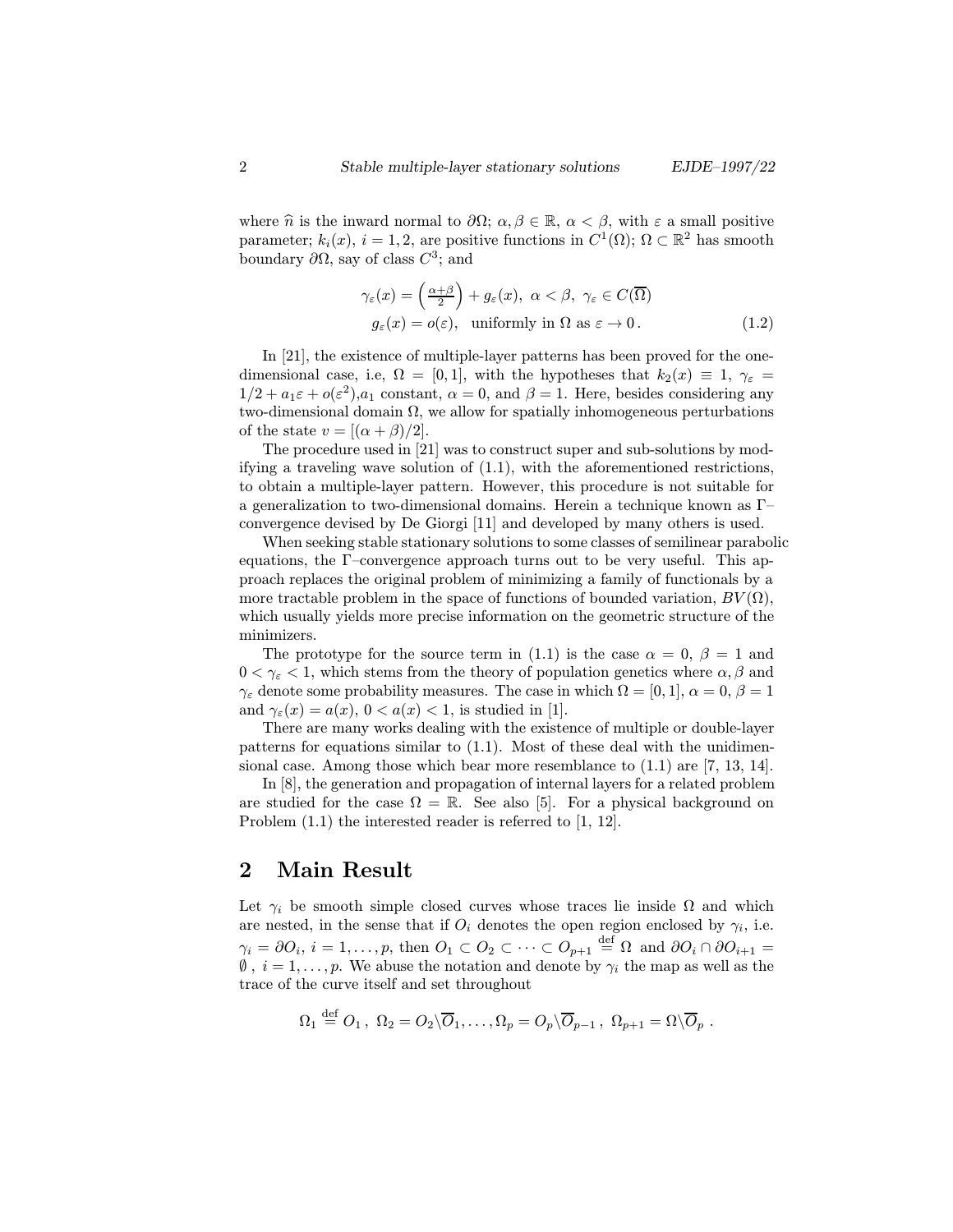For future reference, we consider the following function

$$
v_0 = \alpha \chi_{\Omega^0_{\alpha}} + \beta \chi_{\Omega^0_{\beta}} \tag{2.1}
$$

where  $\chi_A$  stands for the characteristic function of the set A and

$$
\Omega_{\alpha}^{0} \stackrel{\text{def}}{=} \bigcup_{\substack{1 \le j \le p+1 \\ j \text{ is odd}}} \Omega_{j}, \qquad \Omega_{\beta}^{0} \stackrel{\text{def}}{=} \bigcup_{\substack{1 \le j \le p+1 \\ j \text{ is even}}} \Omega_{j}. \tag{2.2}
$$

Let  $\gamma_i$  be arc–length parametrized, i.e.,  $\gamma_i(s)$ ,  $0 \le s \le L_i$ , where  $L_i$  is the total arc length of  $\gamma_i$ . Let  $\hat{n}_i$  be the unit inner normal to  $\gamma_i$ , and  $\kappa_i(y)$ ,  $y \in \gamma_i$ , its signed curvature. Around each narrow enough tubular neighbourhood of  $\gamma_i$ , we set a principal coordinate system as follows. See [10] for more details.

If  $d(x, \gamma_i)$  denotes the usual signed distance function which is positive inside  $\Omega_i$  and negative outside  $\Omega_i$ , we set

$$
N_{\delta,i} \stackrel{\text{def}}{=} \{x \in \Omega : |d(x, \gamma_i)| < \delta\} \; .
$$

For  $\delta$  small enough, the change of coordinate map

$$
\Sigma_i : \gamma_i \times (-\delta, \delta) \longrightarrow N_{\delta, i}
$$

defined by  $\Sigma_i(s, d) = \gamma_i(s) + d\hat{n}_i(s)$ ,  $0 \le s < L_i$ ,  $-\delta < d < \delta$ , is a diffeomorphism. Moreover the Jacobian of  $\Sigma_i(s, d)$  is given by

$$
J_{\Sigma_i}(s, d) = (1 - d\kappa_i(s)), \ 0 \le s \le L_i, \ i = 1, \ldots, p \ .
$$

Note that for  $\delta$  small enough  $J_{\Sigma_i} > 0$  and  $\Sigma_i(s, 0) = \gamma_i(s)$ .

Let us also set  $\widetilde{k}_1(s, d) = k_1(\Sigma(s, d))$ ,  $\widetilde{k}_2(s, d) = k_2(\Sigma(s, d))$  and regarding (1.1) put

$$
k(x) \stackrel{\text{def}}{=} [k_1(x)k_2(x)]^{1/2}
$$

We now state our main result.

**Theorem 2.1** Suppose that  $\gamma_i$ ,  $i = 1, \ldots, p$ , is a  $\nu_i$ -level curve of k, i.e.,

$$
k(x) = \nu_i, \text{ for } x \in \gamma_i, i = 1, \ldots, p.
$$

Let  $\widetilde{k}(s, d) = k(\Sigma(s, d))$  and  $\Lambda_i(s, d) = \widetilde{k}(s, d)J_{\Sigma_i}(s, d)$ ,  $(s, d) \in [0, L_i] \times (-\delta, \delta)$ . Suppose that

$$
\Lambda_i(s,d) > \Lambda_i(s,0) = \nu_i, \quad \text{for} \quad d \in (-\delta,\delta), \ d \neq 0, \ i = 1,\ldots,p \tag{H1}
$$

Then there is a family  ${v_{\varepsilon}}_{0<\varepsilon<\varepsilon_0}$ , with  $\varepsilon_0$  small, of stationary solutions of (1.1) such that for each  $\varepsilon \in (0, \varepsilon_0)$ :

$$
(2.1.i) \ \ v_{\varepsilon} \in C^{2,\sigma}(\overline{\Omega}), \ 0 < \sigma < 1 \ \ and \ \alpha < v_{\varepsilon}(x) < \beta, \ \ \forall \, x \in \overline{\Omega}.
$$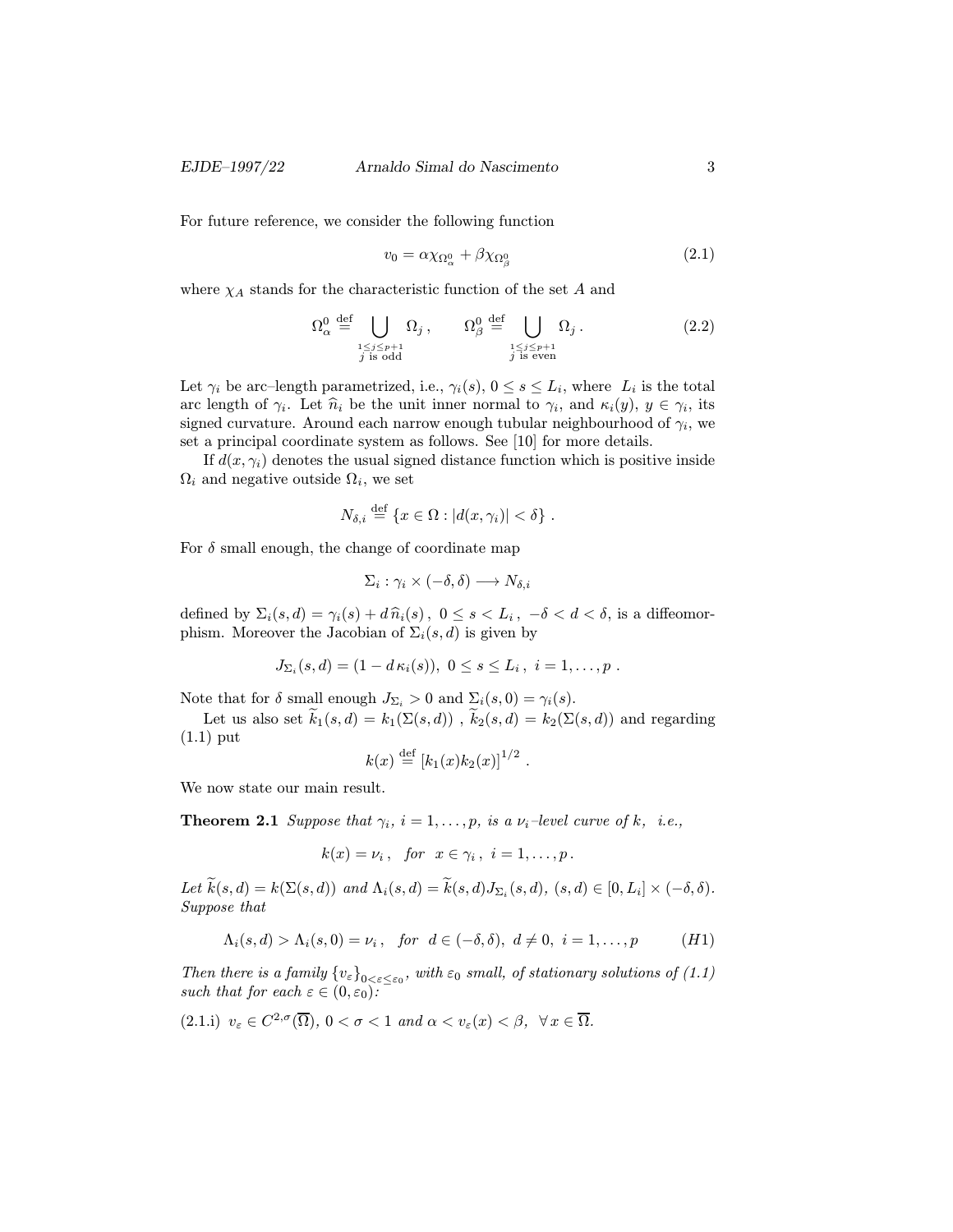- (2.1.iii) For each  $\lambda \in (0, (\beta \alpha)/2)$  and  $\Omega_{\varepsilon}^{\lambda} = \{x \in \Omega : \alpha + \lambda < v_{\varepsilon}(x) < \beta \lambda\}$ it holds that  $|\Omega_{\varepsilon}^{\lambda}| \longrightarrow 0$ , as  $\varepsilon \to 0$ , where  $|\cdot|$  is the 2-dimensional Lebesgue measure.
- (2.1.iv)  $v_{\varepsilon}$  is a stable stationary solution of (1.1).

Next we give necessary conditions for (H1) to be satisfied.

**Lemma 2.1** Suppose that each  $\gamma_i$ ,  $i = 1, \ldots, p$ , satisfies

$$
\frac{\partial \tilde{k}(s,0)}{\partial d} = \nu_i \kappa_i(s), \quad 0 \le s \le L_i
$$
\n
$$
\frac{\partial^2 \tilde{k}(s,0)}{\partial d^2} > 2 \nu_i \kappa_i^2(s), \quad 0 \le s \le L_i
$$
\n(H2)

Then hypothesis (H1) is satisfied.

Remark. An example of a function which satisfies (H2) can be easily constructed. For instance, let  $\gamma_i \subset \Omega \subset \mathbb{R}^2$  with  $\gamma_i = \{x \in \Omega : ||x|| = 1\}$ . Then the function  $\tilde{k}(s,t) = 1 + t + 2 t^2$  with  $t \in (-\delta, \delta)$ ,  $\delta$  small, and  $s \in [0, 2\pi)$ , satisfies (H2) with  $\nu_i = 1$ .

**Remark.** The hypothesis on  $\gamma_i$  could have been slightly more general. It would suffice to have  $\gamma_i$ ,  $i = 1, \ldots, p$ , a subset of a  $\nu_i^1$ -level set of  $k_1$  and also a subset of a  $\nu_i^2$ -level set of  $k_2$ . Then  $\gamma_i$  would be a  $\nu_i$ -level curve of  $k(x)$  where  $\nu_i = (\nu_i^1 \nu_i^2)^{1/2}.$ 

**Remark.** The two conditions in  $(H2)$  dictate the behavior of k in a neighbourhood of the limiting transition-phase curve  $\gamma_i$ . The first condition requires that  $k(x)$  increase or decrease as x crosses  $\gamma_i$  along the direction of  $\hat{n}_i$  according to the sign of the curvature  $\kappa_i$ , its slope being proportional to  $|\kappa_i|$  at the crossing-point, provided  $\nu_i \neq 0$ . The second one, for a fixed s relates the concavity of  $k(\Sigma(s, d))$  with the curvature  $\kappa_i(s)$  of  $\gamma_i$  at s. Note that  $\frac{\partial k}{\partial d}$  changes sign whenever the curvature of  $\gamma_i$  does so.

Each limiting phase-transition curve  $\gamma_i$  acts through (H2) as a barrier which prevents a, say, diffusing substance whose initial concentration evolves in time according to (1.1), to spread homogeneously in space and eventually settling down in a uniform concentration.

Actually this would be the case if for instance we had  $\Omega$  convex,  $k_1(x) \equiv$ const.,  $k_2(x) \equiv \text{const.}$  and  $g_{\varepsilon}(x) \equiv 0$ . See [17, 3] for this matter. An example where this occurs, in despite of the fact that the diffusion function  $k_2$  is not constant, can be found in [22].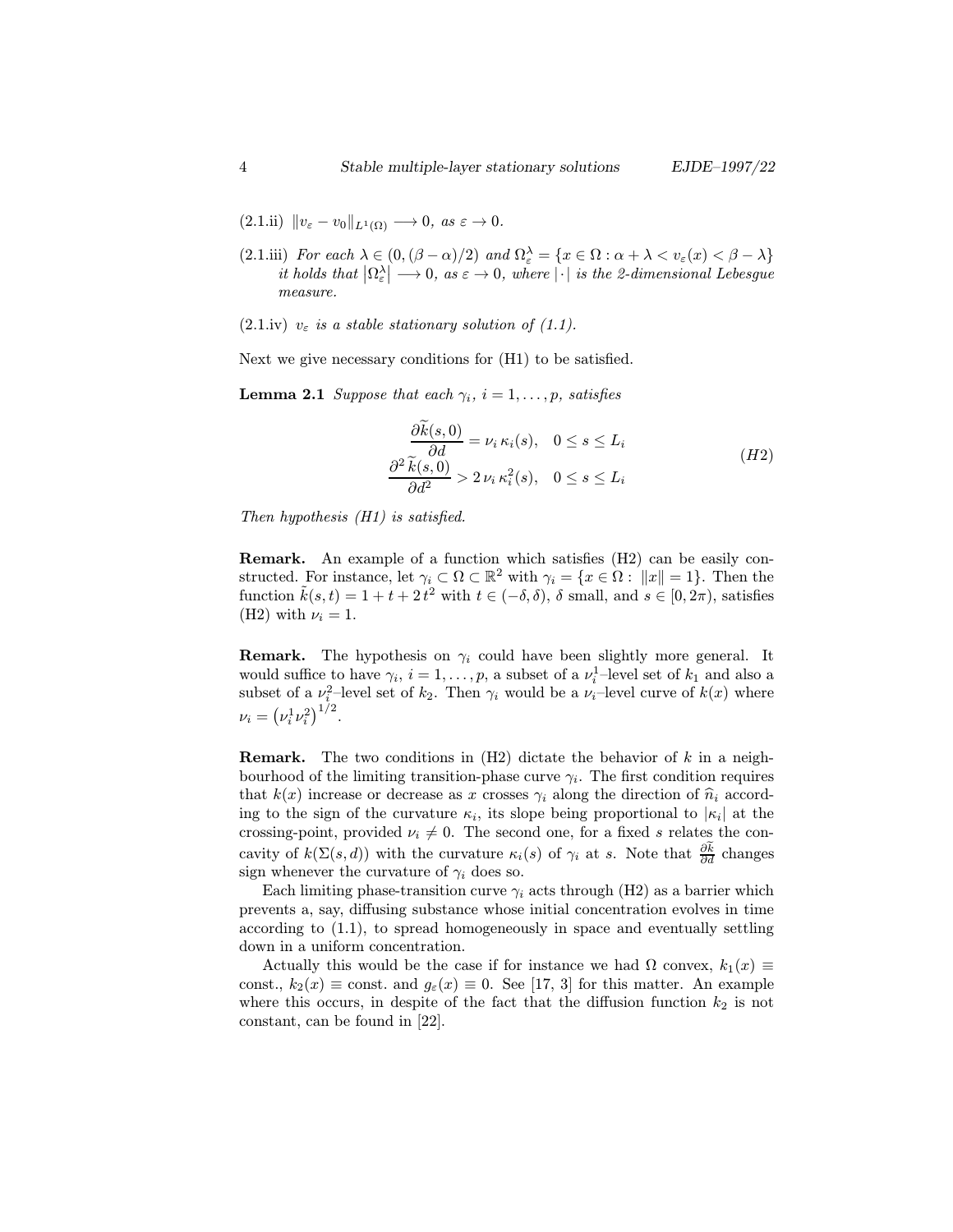Remark. The stability referred to in (2.1.iv) should be understood in the following sense: a stationary solution  $v(x)$  of  $(1.1)$  is said to be stable in the  $H^1(\Omega)$ -norm, say, if for any  $\mu > 0$  there exists  $\delta > 0$  such that  $T(t)\psi$  exists for all  $t > 0$  (here  $T(t)$  denotes the nonlinear semigroup generated by  $(1.1)$ ) and

$$
||T(t)\psi - v||_{H^1(\Omega)} < \mu \,, \ \ 0 < t < \infty \,,
$$

for any  $\psi \in H^1(\Omega)$  which satisfies  $\|\psi - v\|_{H^1(\Omega)} < \delta$ . Here  $T(0)\psi = \psi$ . If in addition

$$
\lim_{t \to \infty} ||T(t)\psi - v||_{H^1(\Omega)} = 0
$$

then  $v$  is said to be strongly stable.

Remark. It might be worthwhile to mention that each limiting phase-transition curve  $\gamma_i$ ,  $i = 1, \ldots, p$ , is a  $\nu_i$ -level curve of  $\tilde{k}$  and a curve of minima of  $\Lambda_i(s, d) = k(s, d)(1 - d\kappa_i(s))$ . Of course if  $\gamma_i$  contains a segment of straight line  $\ell_i$ , say, then  $\Lambda_i(s, d) = k(s, d)$  on  $\ell_i$  and the two notions coincide there.

### 3 Preliminaries on BV -functions

Before proving the main result we recall some notation on measures, and results on functions of bounded variation. The reader is referred to [26, 4, 9] for further background. The Lebesgue measure in  $\mathbb{R}^n$  is denoted by  $|\cdot|$  and the m–dimensional Hausdorff measure by  $\mathcal{H}^m$ ,  $m \in [0, 2]$ .

If  $\mu$  is a Borel measure on  $\Omega$  with values in  $[0, +\infty]$  or in  $\mathbb{R}^k$ ,  $k \geq 1$ , its total variations is denoted by  $|\mu|$ . If F is a Borel subset of  $\Omega$ , the measure  $\mu \Box F$ is defined by  $(\mu \perp F)(B) = \mu(B \cap F)$  for any Borel set  $B \subset \Omega$ . For every  $\mu$ integrable function f, the measure  $f\mu$  is defined by  $(f\mu)(B) = \int_B f d\mu$  for every Borel set  $B \subset \Omega$ . We shall use also the notation  $\int_B f \mu$ .

The space  $BV(\Omega)$  of functions of bounded variation in  $\Omega$  is defined as the set of all functions  $u \in L^1(\Omega)$  whose distributional gradient Du is a Radon measure with bounded total variation in  $\Omega$ . We denote by  $BV(\Omega;\{\alpha,\beta\})$  the class of all  $u \in BV(\Omega)$  which take values  $\alpha, \beta$  only.

The essential boundary of a set  $E \subset \mathbb{R}^n$  is the set  $\partial_* E$  of all points in  $\Omega$ where E has neither density 1 nor density 0. A set  $E \subset \Omega$  has finite perimeter in  $\Omega$  if its characteristic function  $\chi_E$  belongs to  $BV(\Omega)$ . In this case  $\partial_* E$  is rectifiable, and we may endow it with a measure theoretic normal  $\nu_E$  so that the measure derivative  $D\chi_E$  is represented as

$$
D\chi_E(B)=\int\limits_{B\cap\partial_*E}\!\nu_Ed\mathcal{H}^1\quad\text{for every Borel set}\quad B\subset\Omega\,.
$$

The following result is a simple generalization of the total variation of a BV function, and we omit the proof.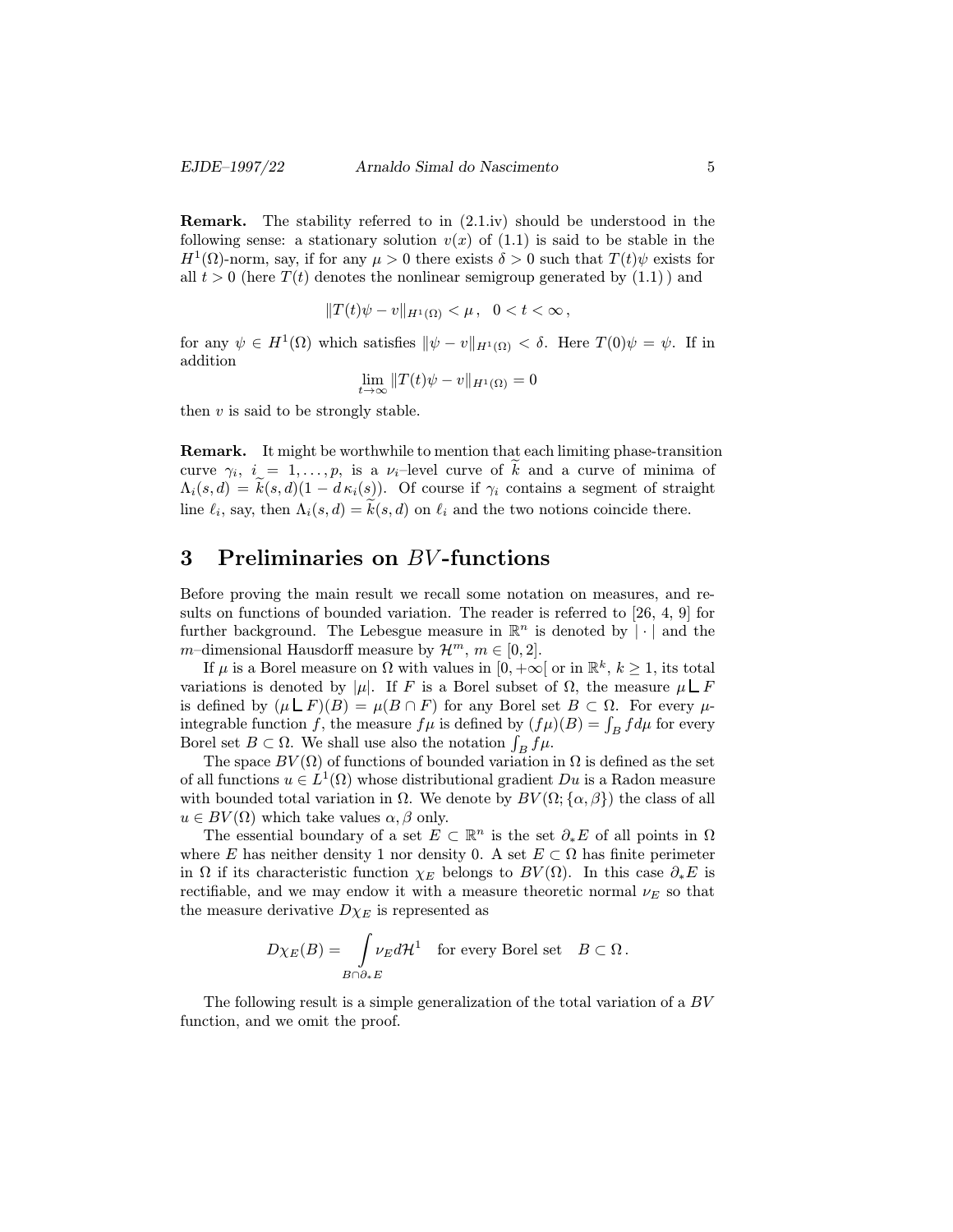,

,

**Lemma 3.1** Let  $A \subset \Omega$  be an open set and  $v \in BV(\Omega)$ . Let  $\{v_j\}$  be a sequence of functions in  $BV(\Omega)$  converging to v in  $L^1(\Omega)$ . Then

$$
\left|\frac{\partial v}{\partial x_i}\right|(A) \le \liminf_{j \to +\infty} \left|\frac{\partial v_j}{\partial x_i}\right|(A) \text{ for } i = 1, 2.
$$

The next lemma plays an important role in the proof of the main results. For simplicity, since we consider  $\gamma_i$  one of the curves introduced in Section 2, we drop the index  $i$  in the statement and in the proof.

**Lemma 3.2** Let  $v \in BV(\Omega)$  and set  $\mu = Dv$ . Let  $\Sigma$ ,  $\delta$ ,  $N_{\delta}$ ,  $J_{\Sigma}$  be defined as in Section 2. Let  $\tilde{v} = v(\Sigma) : \gamma \times (-\delta, \delta) \to \mathbb{R}$  for  $\delta$  small enough, and  $\tilde{N}_{\delta} = \Sigma^{-1}(N_{\delta}).$  Then, for any Borel set  $B \subset N_{\delta}$ , we have

$$
|\mu|(B) \ge \left( (|\tilde{\mu}_1|(\tilde{B}))^2 + (|\tilde{\mu}_2|(\tilde{B}))^2 \right)^{1/2}
$$
  
where  $\tilde{B} = \Sigma^{-1}(B)$ ,  $\tilde{\mu}_1 = \frac{\partial \tilde{v}}{\partial s}$ , and  $\tilde{\mu}_2 = J_{\Sigma} \frac{\partial \tilde{v}}{\partial d}$ .

**Proof:** Let  $v_j$  be a sequence of functions of class  $C^{\infty}(N_\delta)$  converging in  $L^1(N_\delta)$  to v and such that  $|\nabla v_j|(N_\delta) \to |Dv|(N_\delta)$  as  $j \to +\infty$ . Following the notation of Section 2, a direct computation yields

$$
\left| M_{\Sigma}^{-1} \nabla \widetilde{v}_j \right| = \left[ \left( \frac{\partial \widetilde{v}_j}{\partial s} \right)^2 J_{\Sigma}^{-2} + \left( \frac{\partial \widetilde{v}_j}{\partial d} \right)^2 \right]^{1/2}
$$

where  $M_{\Sigma}$  denotes the Jacobian matrix corresponding to the coordinate map  $Σ$ , and  $\tilde{v}_j = v_j(Σ)$ . If  $B ⊂ N_δ$  is a Borel set, we then have

$$
\int_{B} |Dv| = \lim_{j \to +\infty} \int_{B} |\nabla v_{j}| = \lim_{j \to +\infty} \int_{\widetilde{B}} J_{\Sigma} |M_{\Sigma}^{-1} \nabla \widetilde{v}_{j}|
$$
  
\n
$$
= \lim_{j \to +\infty} \int_{\widetilde{B}} \left[ \left( \frac{\partial \widetilde{v}_{j}}{\partial s} \right)^{2} + J_{\Sigma}^{2} \left( \frac{\partial \widetilde{v}_{j}}{\partial d} \right)^{2} \right]^{1/2}
$$
  
\n
$$
\geq \lim_{j \to +\infty} \left[ \left( \int_{\widetilde{B}} \left| \frac{\partial \widetilde{v}_{j}}{\partial s} \right| \right)^{2} + \left( \int_{\widetilde{B}} J_{\Sigma} \left| \frac{\partial \widetilde{v}_{j}}{\partial d} \right| \right)^{2} \right]^{1/2}
$$

where the last inequality follows by the inequality  $\int |z| \geq |\int z|, z \in \mathbb{R}^2$ . Then, using Lemma 3.1, we conclude this proof.

## 4 Local Minimizers Via Γ–convergence

A stationary solution of (1.1) satisfies the boundary value problem

$$
\varepsilon^2 \text{ div } [k_1(x)\nabla v] + k_2(x)f_{\varepsilon}(x,v) = 0, \quad x \in \Omega
$$
  
 
$$
\nabla v(x) \cdot \hat{n}(x) = 0, \quad \text{for } x \in \partial\Omega
$$
 (4.1)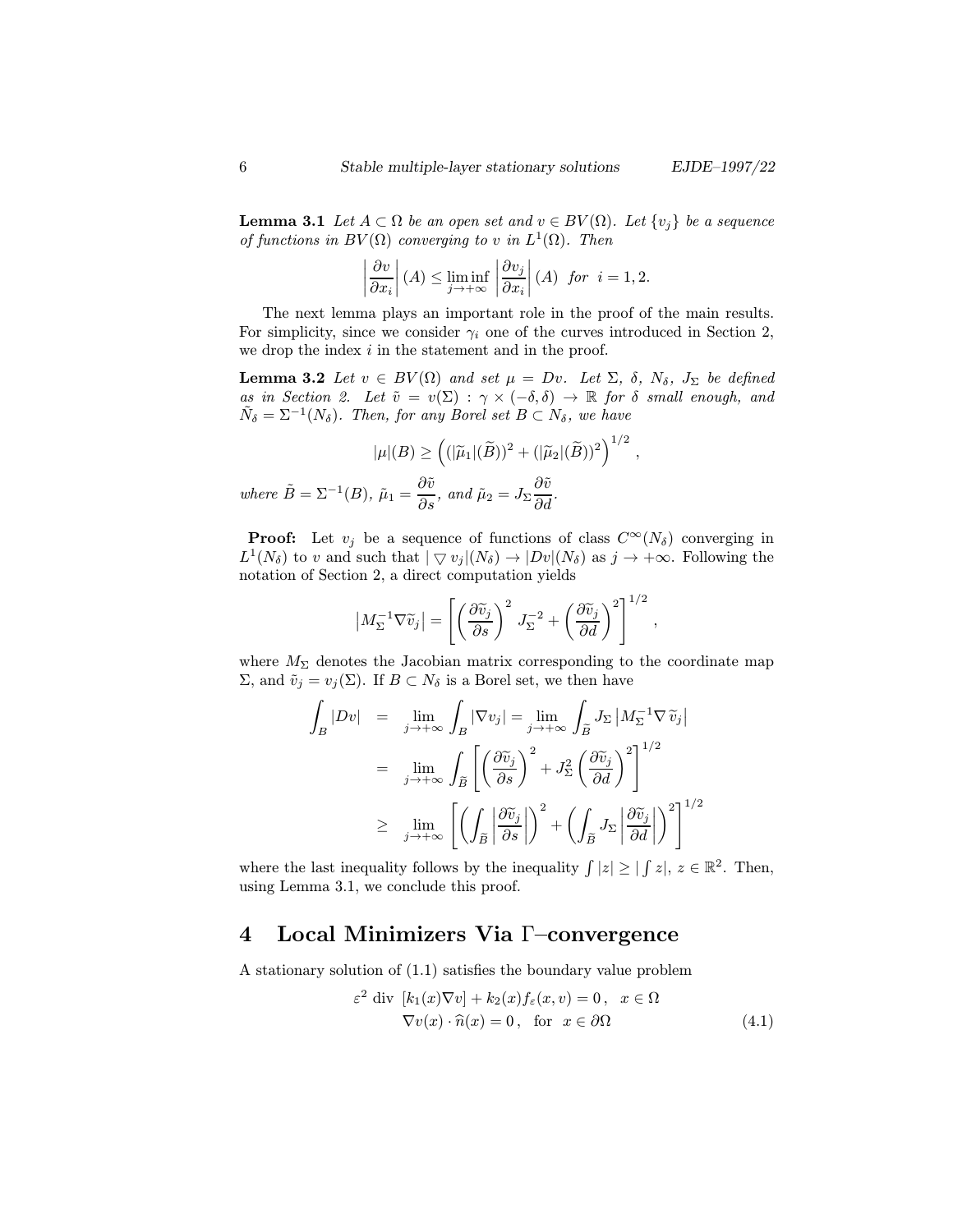where  $f_{\varepsilon}(x,v)=(v - \alpha)(\beta - v)(v - (\theta + g_{\varepsilon}(x)))$  and, for convenience, we set  $\theta = (\alpha + \beta)/2.$ If  $F_{\varepsilon}(x,v) = \int_{\theta}^{v} f_{\varepsilon}(x,\xi) d\xi$  then  $F_{\varepsilon}(x,v) = F^{0}(v) - g_{\varepsilon}(x)F^{1}(v)$  where

$$
F^{0}(v) = \int_{\theta}^{v} (\xi - \alpha)(\beta - \xi)(\xi - \theta)d\xi \text{ and } F^{1}(v) = \int_{\theta}^{v} (\xi - \alpha)(\beta - \xi)d\xi.
$$

Next we define a family of functionals  $E_{\varepsilon}: L^1(\Omega) \to \mathbb{R}$ ,

$$
E_{\varepsilon}(v) = \begin{cases} \int_{\Omega} \left\{ \frac{\varepsilon k_1(x)}{2} |\nabla v|^2 + \varepsilon^{-1} k_2(x) \left[ F(\alpha) - F^0(v) \right] + \varepsilon^{-1} g_{\varepsilon}(x) k_2(x) F^1(v) \right\} dx, & \text{if } v \in H^1(\Omega) \\ \infty, & \text{otherwise.} \end{cases}
$$
(4.2)

The term  $\varepsilon^{-1}k_2(x)F(\alpha)$  has been artificially added since it does not affect  $E_{\varepsilon}$ , as long as existence of minimizers is concerned and what is more important, the potential function

$$
\widetilde{F}(v) \stackrel{\text{def}}{=} F(\alpha) - F^0(v)
$$

satisfies

$$
\overline{F}(\alpha) = \overline{F}(\beta) = 0, \quad \overline{F} \in C^2(\mathbb{R})
$$
  
\n
$$
\widetilde{F}(v) > 0 \quad \text{for any} \quad v \in \mathbb{R}, \quad v \neq \alpha, \quad v \neq \beta
$$
  
\n
$$
\widetilde{F}'(\alpha) = \widetilde{F}'(\beta) = 0, \quad \widetilde{F}''(\alpha) > 0, \quad \widetilde{F}''(\beta) > 0.
$$
\n(4.3)

It is easy to see that any local minimizer  $v_{\varepsilon}$  of  $E_{\varepsilon}$  will be a solution to (H1) and, by regularity,  $v_{\varepsilon} \in C^{2,\nu}(\Omega)$ ,  $0 < \nu < 1$ .

Therefore, it is our aim now to find a family of local minimizers of  $E_{\varepsilon}$ . To that end we will need the concept of Γ–convergence and of a local isolated minimizer of  $E_{\varepsilon}$ . See for example [16].

**Definition** A family  $\{E_{\varepsilon}\}_{0<\varepsilon\leq\varepsilon_0}$  of real-extended functionals defined in  $L^1(\Omega)$ is said to Γ-converge, as  $\varepsilon \to 0$ , to a functional  $E_0$ , at v and we write

$$
\Gamma(L^1(\Omega)^-) - \lim_{\varepsilon \to 0} E_{\varepsilon}(v) = E_0(v)
$$

if

- For each  $v \in L^1(\Omega)$  and for any sequence  $\{v_{\varepsilon}\}\$ in  $L^1(\Omega)$  such that  $v_{\varepsilon} \to v$ in  $L^1(\Omega)$ , as  $\varepsilon \to 0$ , it holds that  $E_0(v) \leq \liminf_{\varepsilon \to 0} E_{\varepsilon}(v_{\varepsilon})$ .
- For each  $v \in L^1(\Omega)$  there is a sequence  $\{w_{\varepsilon}\}\$ in  $L^1(\Omega)$  such that  $w_{\varepsilon} \to v$ in  $L^1(\Omega)$ , as  $\varepsilon \to 0$  and also  $E_0(v) \ge \limsup_{\varepsilon \to 0} E_{\varepsilon}(w_{\varepsilon})$ .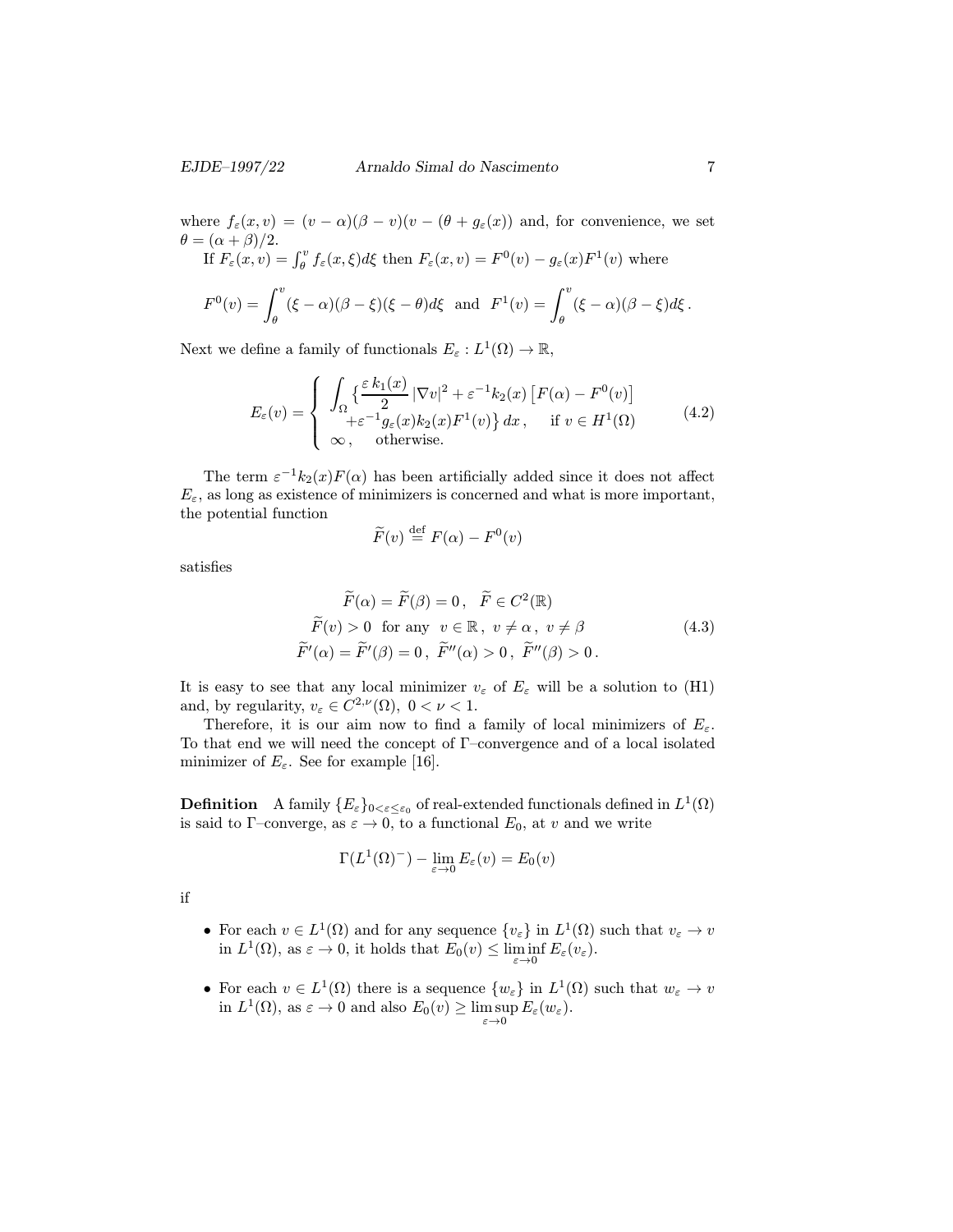**Definition.** We say that  $v_0 \in L^1(\Omega)$  is an  $L^1$ -local minimizer of  $E_0$  if there is  $\rho > 0$  such that

$$
E_0(v_0) \le E_0(v)
$$
 whenever  $0 < ||v - v_0||_{L^1(\Omega)} < \rho$ .

Moreover, if  $E_0(v_0) < E_0(v)$  for  $0 < ||v - v_0||_{L^1(\Omega)} < \rho$ , then  $v_0$  is called an isolated  $L^1$ -local minimizer of  $E_0$ .

De Giorgi's Γ–convergence provides, for equicoercive functionals, the convergence of global minimizers to a global minimizer of the Γ–limit. Concerning convergence of local minimizers, the following theorem extends an observation made by Kohn and Sternberg in [K,S]; the proof is the same as the one in [15].

**Theorem 4.1** Suppose that a family of extended–real functionals  $\{E_{\varepsilon}\}\$ ,  $\Gamma$ converges, as  $\varepsilon \to 0$ , to a extended–real functional  $E_0$  and the following hypotheses are satisfied:

- (4.1.i) Any sequence  $\{u_{\varepsilon}\}_{{\varepsilon}>0}$  such that  $E_{\varepsilon}(u_{\varepsilon}) \leq \text{const.} < \infty, {\varepsilon} > 0$ , is compact in  $L^1(\Omega)$ .
- (4.1.ii) There exists an isolated  $L^1$ -local minimizer  $v_0$  of  $E_0$ .

Then there exists  $\varepsilon_0 > 0$  and a family  $\{v_{\varepsilon}\}_{0 \leq \varepsilon \leq \varepsilon_0}$  such that:

- $v_{\varepsilon}$  is an  $L_1$ -local minimizer of  $E_{\varepsilon}$
- $||v_{\varepsilon} v_0||_{L^1(\Omega)} \to 0$ , as  $\varepsilon \to 0$ .

Let us consider the family of functionals defined by (4.2). For the case in which  $q_{\varepsilon}(x) \equiv 0$  and  $\tilde{F}$  satisfies (4.3), the Γ–convergence of this type of functionals has been treated in [25, 19, 20].

In (4.2) the presence of the term  $\varepsilon^{-1} g_{\varepsilon}(x) k_2(x) F^1(v)$  adds no additional difficulty because its smoothness makes of it a continuous perturbation with respect to  $L^1$ -convergence. Moreover by virtue of  $(1.2)$  the perturbation term  $\int_{\Omega} \varepsilon^{-1} g_{\varepsilon}(x) k_2(x) F^{1}(v_{\varepsilon}) dx$  vanishes when one takes the Γ–limit. Hence the above results can be evoked thus yielding the following theorem.

**Theorem 4.2** Consider the family of functionals given by  $(4.2)$ . Then

$$
\Gamma(L^1(\Omega)^-) - \lim_{\varepsilon \to 0} E_{\varepsilon}(v) = E_0(v)
$$

where

$$
E_0(v) = \begin{cases} C_0 \int_{\Omega} k |D\chi_{\{v=\beta\}}|, & \text{if } v \in BV(\Omega, \{\alpha, \beta\}), \\ \infty & 0 < |\{v=\beta\}| < |\Omega|; \\ \infty & \text{otherwise.} \end{cases}
$$
(4.4)

and  $C_0 = (\beta - \alpha) \int_{\alpha}^{\beta} (\widetilde{F}(t))^{1/2} dt$ .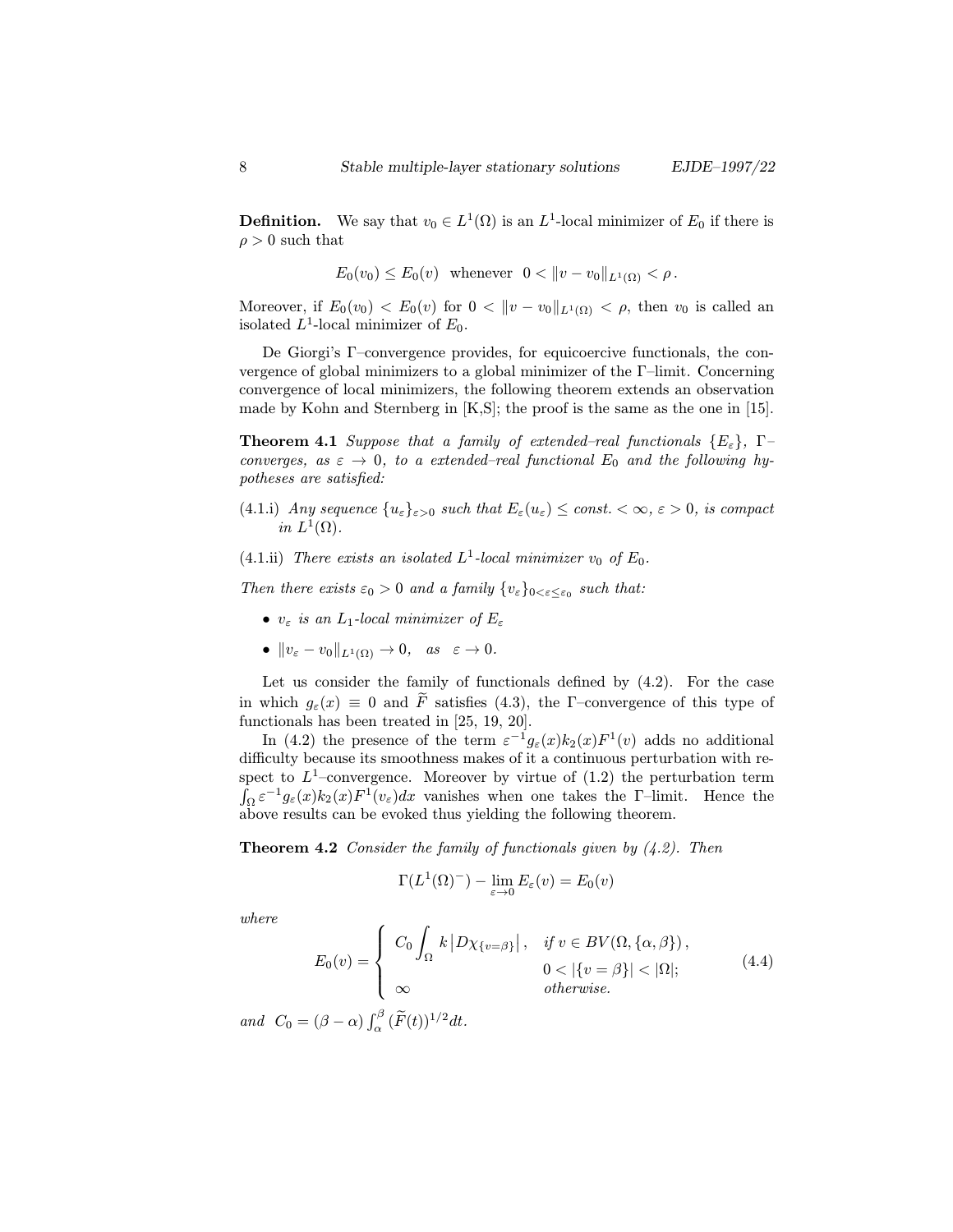Our next goal is to apply Theorem 4.1 to  $\{E_{\varepsilon}\}\,$ ,  $0 < \varepsilon \leq \varepsilon_0$  and to  $E_0$ , as defined in  $(4.2)$  and  $(4.4)$ . We only have to worry about  $(4.1.ii)$  since  $(4.1.ii)$  has essentially been proved in [15, 20]. Their proof can be easily adapted to fit our case.

As for (4.1.ii) it has been proved in [23] and [24] for the case of just one limiting transition–phase curve. We give here a neater and more geometric proof for this case and then consider the case of  $p$  limiting transition–phase curves.

For the single curve case the proof presented in the references above uses the approximation result mentioned at the beginning of the proof of Lemma 3.2. This approach is somehow cumbersome since it has to deal with sequences and subsequences throughout the proof and unnatural since it avoids to work with the geometry of  $BV$ -spaces which is the setting our problem is naturally casted into. This approximation approach can be avoided by resorting to Lemma 3.1.

In the next theorem we will be dealing with the single curve case, i.e.,  $p = 1$ , and therefore we set for simplicity  $\gamma = \gamma_1$ . Thus  $N_{\delta} = N_{\delta}(\gamma)$  will denote its tubular neighbourhood,  $\Sigma$  the corresponding coordinate map and we drop the subindex 1 in all other definitions. The proof is a modification of a similar proof given in [15].

**Theorem 4.3** With the notation of Section 2, suppose that  $\gamma \subset \Omega$  is a simple closed v–level curve of k and that (H1) is satisfied with  $\Omega = \Omega_1 \cup \gamma \cup \Omega_2$ . Then

$$
v_0(x) = \alpha \chi_{\Omega_1}(x) + \beta \chi_{\Omega_2}(x), \quad x \in \Omega
$$

is an  $L^1$ -local isolated minimizer of  $E_0$ .

**Proof:** It suffices to prove that, if  $v \in BV(\Omega; {\alpha, \beta})$  and  $0 < ||v-v_0||_{L^1(N_s)}$  $\rho$  for a suitable  $\rho > 0$ , then

$$
\int_{N_\delta(\gamma)}k|Dv|>\int_{N_\delta(\gamma)}k|Dv_0|.
$$

Let us start by computing  $E_0(v_0)$ . By the coarea formula (see [6]) we obtain

$$
E_0(v_0) = \int_{N_\delta(\gamma)} k|Dv_0| = \int_\alpha^\beta \int_{N_\delta \cap \partial_* \{v_0 > \xi\}} k d\mathcal{H}^1 d\xi
$$
  
= 
$$
(\beta - \alpha) \int_\gamma k d\mathcal{H}^1 = (\beta - \alpha) \nu L,
$$

where L is the total arc–length of  $\gamma$ . For a fixed  $d \in (-\delta, \delta)$  define

$$
\ell_d = \{(s, d), \, 0 < s < L\} \, .
$$

Then the trace of  $\tilde{v}(\cdot, d)$  is well-defined on  $\ell_d$ , a.e. in  $(-\delta, \delta)$ ; because each  $\ell_d$  is  $C<sup>1</sup>$  (actually Lipschitz would suffice).

Suppose that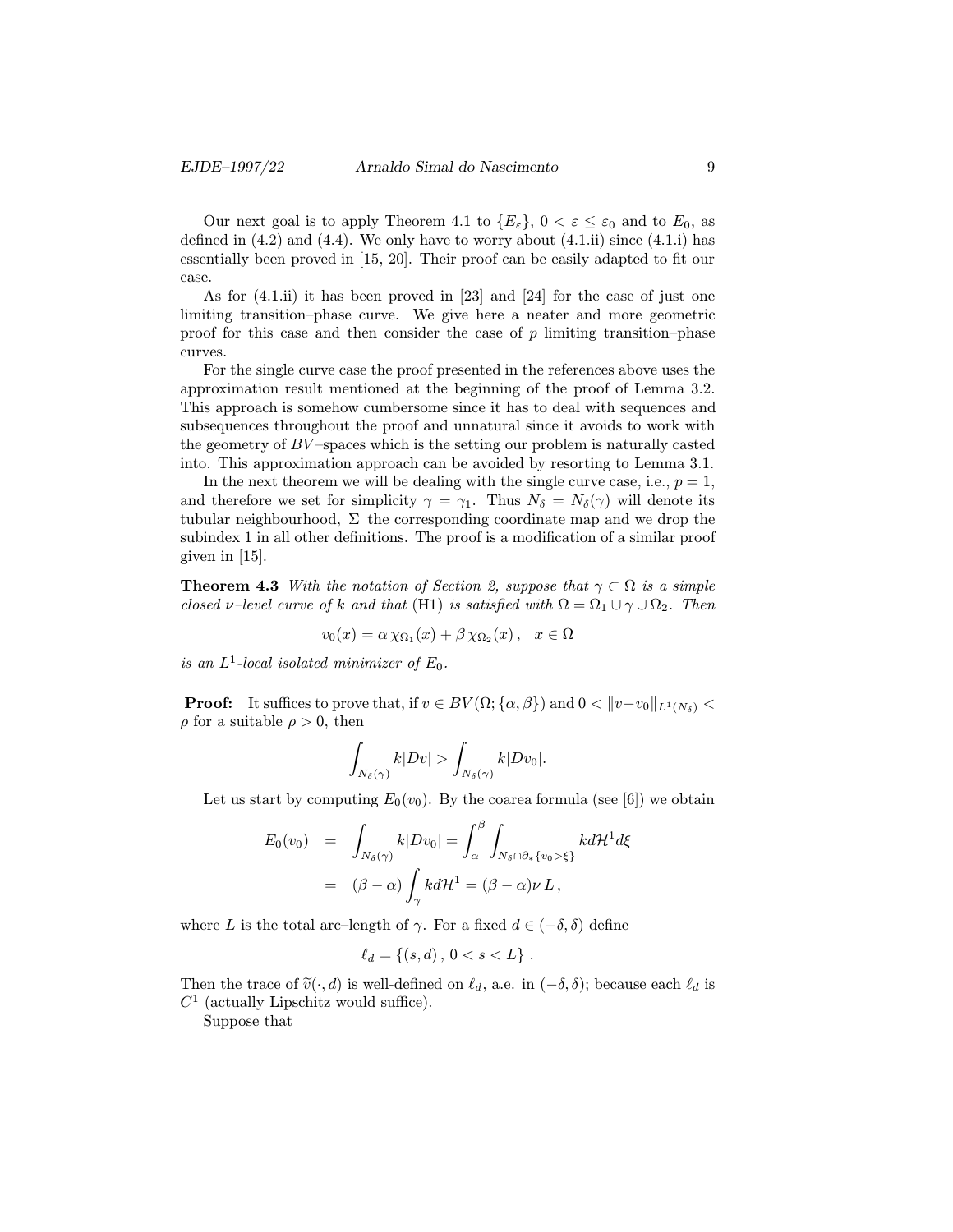i)  $\tilde{v} = \tilde{v}_0$ , along  $\ell_{\tilde{d}} \cup \ell_{-\tilde{d}}$ , in the sense of traces, for some  $d \in (\delta/2, \delta)$ .

Recall that  $\Lambda(s, d) = \widetilde{k}(s, d)J_{\Sigma}(s, d)$ . We say that v is an admissible function if  $||v - v_0||_{L^1(N_\delta)} > 0$  and  $v \in BV(N_\delta(\gamma); {\alpha, \beta})$ . For any such function v and with the use of Lemma 3.2 we have:

$$
E_0(v) = \int_{N_\delta} k|Dv|
$$
  
\n
$$
\geq \int_{\widetilde{N}_\delta} \widetilde{k} \left( |\widetilde{\mu}_1|^2 + |\widetilde{\mu}_2|^2 \right)^{1/2} \geq \int_{\widetilde{N}_\delta} \widetilde{k}|\widetilde{\mu}_2|
$$
  
\n
$$
\geq \nu \int_0^L \int_{-\delta}^{\delta} \left| \frac{\partial \widetilde{v}}{\partial d} \right| \text{ (by } (H_1) \text{ and definition of } \widetilde{\mu}_2)
$$
  
\n
$$
\geq \nu(\beta - \alpha)L,
$$

since i) implies that  $\int_{-\delta}^{\delta} \left| \frac{\partial \tilde{v}}{\partial d} \right| \geq (\beta - \alpha)$  for any  $s \in [a, b]$ .

We claim that  $E_0(v_0) < E_0(v)$ . If this were not the case then for any admissible function  $v$ , the coarea formula would yield

$$
(\beta - \alpha)\nu L = \int_{N_{\delta}} k|Dv| = \int_{-\infty}^{\infty} \left( \int_{N_{\delta} \cap \partial \{v > \xi\}} k|Dv| \right) d\xi
$$
  

$$
= \int_{-\infty}^{\infty} \left( \int_{N_{\delta} \cap \partial_{*} \{v > \xi\}} k d\mathcal{H}^{1} \right) d\xi
$$
  

$$
= \int_{-\infty}^{\infty} \left( \int_{\tilde{N}_{\delta} \cap \partial_{*} \{v > \xi\}} \Lambda(s, t) d\mathcal{H}^{1} \right) d\xi
$$
  

$$
= (\beta - \alpha) \int_{\tilde{N}_{\delta} \cap \partial_{*} \{v = \beta\} \cap \partial_{*} \{v = \alpha\}} \Lambda(s, t) d\mathcal{H}^{1}
$$
(4.5)

To deduce (4.5) we use that

$$
|D\widetilde{v}| = \mathcal{H}^1 \mathsf{L} \left( \partial_* \{ \widetilde{v} = \alpha \} \cap \partial_* \{ \widetilde{v} = \beta \} \right)
$$

taking into account that  $\partial {\tilde{v}} = \alpha \} \cap \partial {\tilde{v}} = \beta$  is a set of finite perimeter in  $\tilde{N}_{\delta}$ . Also our hypothesis implies

$$
\int_{\widetilde{N}_\delta} \widetilde{k}\left(|\widetilde{\mu}_1|^2+|\widetilde{\mu}_2|^2\right)^{1/2} = \int_{\widetilde{N}_\delta} \widetilde{k}|\widetilde{\mu}_2|.
$$

But the above equality holds if and only if  $|\tilde{\mu}_1| \equiv 0$  on  $\tilde{N}_{\delta}$ , what is to say that  $\widetilde{v}(\cdot, d)$  is  $\mathcal{H}^1$ -a.e. constant along each  $\ell_d$ , for a.e.  $d \in (-\delta, \delta)$ . Hence,

$$
\widetilde{N}_{\delta} \cap \partial_* \{ \widetilde{v} = \alpha \} \cap \partial_* \{ \widetilde{v} = \beta \} = \cup_{j=1}^m \ell_{d_j} ,
$$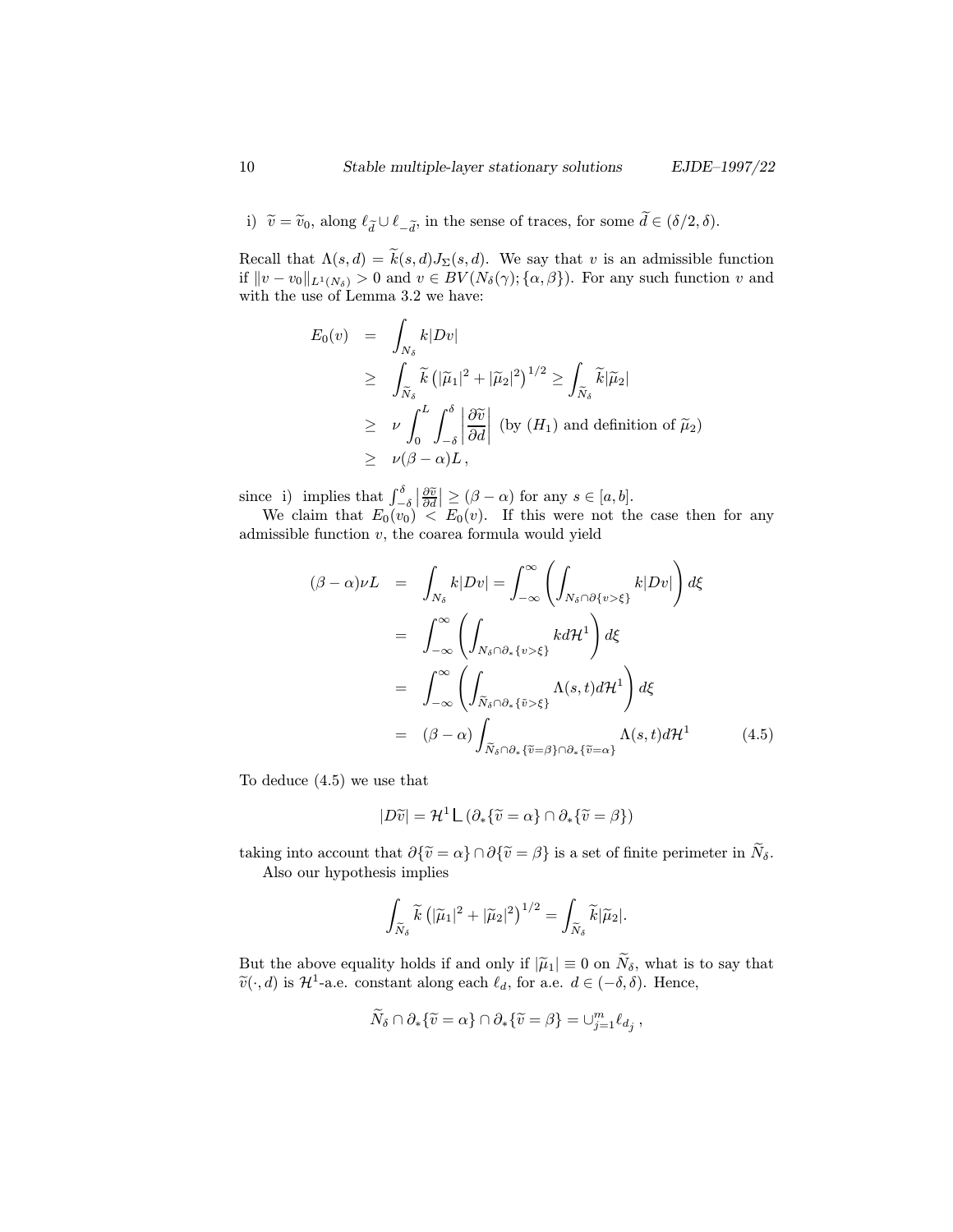for some  $m \in \mathbb{N}$  and  $-\delta < d_j < \delta, j = 1, \ldots, m$ . Note that

$$
\widetilde{N}_{\delta}\cap \partial\{\widetilde{v}_0=\alpha\}\cap \partial\{\widetilde{v}_0=\beta\}=\ell_0.
$$

Therefore by virtue of (H1), (4.5) holds if and only if  $m = 1$  and  $d_1 = 0$ , i.e.,  $\tilde{v} = \tilde{v}_0$  a.e. in  $\tilde{N}_{\delta}$ . This is a contradiction since v is an admissible function and as such  $\|\tilde{v}-\tilde{v}_0\|_{L^1(\tilde{N}_\delta)} > 0.$ 

This takes care of our theorem in the case in which i-) holds. Now if i) does not hold then one of the following cases would occur, in the sense of traces of  $BV$ -functions:

- ii)  $\tilde{v}$  is not const.  $\mathcal{H}^1$ –a.e. along  $\ell_{\tilde{d}}$ , for a.e.  $\tilde{d} \in (\delta/2, \delta)$
- iii)  $\tilde{v}$  is not const.  $\mathcal{H}^1$ –a.e. along  $\ell_{-\tilde{d}}$ , for a.e.  $\tilde{d} \in (\delta/2, \delta)$
- iv)  $\tilde{v} \equiv \alpha \mathcal{H}^1$ -a.e. along  $\ell_{\tilde{d}}$  and  $\tilde{v} \equiv \beta$ ,  $\mathcal{H}^1$ -a.e. along  $\ell_{-\tilde{d}}$ , for a. e.  $\tilde{d} \in (\delta/2, \delta)$ .

Following ideas set forth in [15], we define a set  $\Delta \subset (0, \delta)$ ,

$$
\Delta \stackrel{\text{def}}{=} \left\{ \begin{array}{l} \widetilde{d} \in (0,\delta) : \int_0^L \left\{ |\widetilde{v} - \widetilde{v}_0|(s,\widetilde{d})J_{\Sigma}(s,\widetilde{d}) + |\widetilde{v} - \widetilde{v}_0|(s,-\widetilde{d})J_{\Sigma}(s,-\widetilde{d}) \right\} ds \\ > 4\rho/\delta, \text{ where } \int_{\widetilde{N}_{\delta}} |\widetilde{v} - \widetilde{v}_0|J_{\Sigma} < \rho \end{array} \right\}
$$

Hence  $|\Delta| < \delta/4$ . Now if iv) does not hold, then by choosing  $\rho < \delta L(\beta - \alpha)/2$ we obtain

$$
\int_0^L \left\{ |\widetilde{v} - \widetilde{v}_0|(s, \widetilde{d}) J_{\Sigma}(s, \widetilde{d}) + |\widetilde{v} - \widetilde{v}_0|(s, -\widetilde{d}) J_{\Sigma}(s, -\widetilde{d}) \right\} = 2 L (\beta - \alpha) > (4\rho/\delta),
$$

which by definition implies that  $d \in \Delta$ . But then for a.e.  $d \in ((\delta/2, \delta) \setminus \Delta)$ , either ii) or iii) holds.

For any admissible  $v$ , Lemma 3.1 allows us to conclude that

$$
E_0(v) = \int_{N_\delta} k |Dv| \ge \int_{N_\delta \setminus N_{\delta/2}} k |Dv| + \int_{N_{\delta/2}} k |Dv|
$$
  
\n
$$
= \int_{\widetilde{N}_\delta \setminus \widetilde{N}_{\delta/2}} \widetilde{k} \left( |\widetilde{\mu}_1|^2 + |\widetilde{\mu}_2|^2 \right)^{1/2} + \int_{\widetilde{N}_{\delta/2}} \widetilde{k} \left( |\widetilde{\mu}_1|^2 + |\widetilde{\mu}_2|^2 \right)^{1/2}
$$
  
\n
$$
\ge \int_{\widetilde{N}_\delta \setminus \widetilde{N}_{\delta/2}} \widetilde{k} \left| \frac{\partial \widetilde{v}}{\partial s} \right| + \int_{\widetilde{N}_{\delta/2}} \Lambda \left| \frac{\partial \widetilde{v}}{\partial d} \right|
$$
  
\n
$$
= I_1 + I_2
$$

where  $I_1$  and  $I_2$  denote respectively the first and the second integrals in the last term of the above inequalities.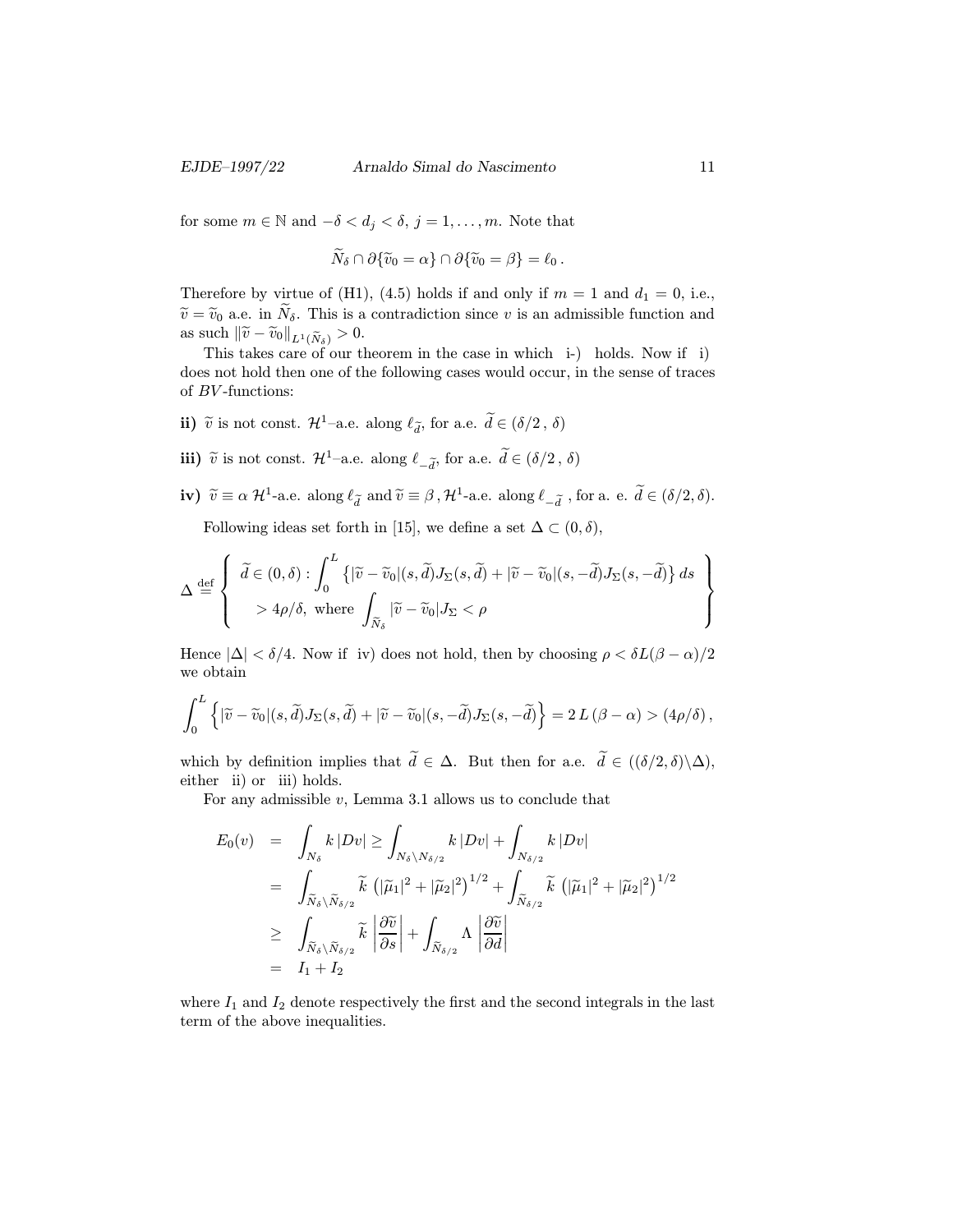If  $k_m = \min_{x \in \overline{\Omega}} k(x)$  then by virtue of ii) and iii), for a.e.  $d \in (\delta/2, \delta) \backslash \Delta$ it holds that

$$
\int_0^L \left\{ \widetilde{k}(s, d) \left| \widetilde{\mu}_1 \right| (s, \widetilde{d}) + \widetilde{k}(s, -\widetilde{d}) \left| \widetilde{\mu}_1 \right| (s, -\widetilde{d}) \right\} \n\geq k_m \left\{ \operatorname{ess} V_0^L \left[ \widetilde{v}(\cdot, \widetilde{d}) \right] + \operatorname{ess} V_0^L \left[ \widetilde{v}(\cdot, -\widetilde{d}) \right] \right\} \n\geq k_m(\beta - \alpha),
$$

where ess  $V_0^L\left[\tilde{v}(\cdot, \tilde{d})\right]$  stands for the essential variation of  $\tilde{v}(\cdot, \tilde{d})$  on  $[0, L]$ . Note that since  $\tilde{v} \in BV(\tilde{N}_\delta,\{\alpha,\beta\}),$  the function

$$
\tilde{d} \longrightarrow \text{ ess } V_0^L[\tilde{v}(\cdot, \tilde{d})] = \left| \frac{\partial \tilde{v}(\cdot, \tilde{d})}{\partial s} \right| (0, L)
$$

is integrable in  $(\delta/2, \delta)$ . See [26, 4]. Then by integrating over  $(\delta/2, \delta)\backslash\Delta$ ,

$$
I_1 \geq k_m \int_{\delta/2}^{\delta} \left\{ \operatorname{ess} V_0^L \left[ \tilde{v}(\cdot, \tilde{d}) \right] + \operatorname{ess} V_0^L \left[ \tilde{v}(\cdot, -\tilde{d}) \right] \right\}
$$
  
 
$$
\geq (\delta/4) k_m (\beta - \alpha).
$$

In order to obtain a lower estimate for  $I_2$  we begin by remarking that since

$$
|(0,\delta/2)\backslash \Delta|\geq \delta/4
$$

and  $\tilde{v}$  is an admissible function then there is  $\overline{d} \in (0, \delta/2) \backslash \Delta$  such that  $(s, \overline{d})$ and  $(s, -d)$  are points of approximate continuity of  $\tilde{v}(s, d)$ , for a.e.  $s \in [0, L]$ . Also by the definition of  $\tilde{v}_0$ ,

$$
|\widetilde{v}(s,\widetilde{d})-\widetilde{v}(s,-\widetilde{d})|\geq(\beta-\alpha)-\left\{|\widetilde{v}_0-\widetilde{v}|(s,\widetilde{d})+|\widetilde{v}_0-\widetilde{v}|(s,-\widetilde{d})\right\}
$$

for any  $(s, d) \in N_\delta$  such that  $\tilde{v}$  is approximately continuous at  $(s, d)$ . Hence

$$
I_2 = \int_{\tilde{N}_{\delta/2}} \Lambda \left| \frac{\partial \tilde{v}}{\partial d} \right| \geq \nu \int_0^L \int_{-\delta/2}^{\delta/2} \left| \frac{\partial \tilde{v}}{\partial d} \right|
$$
  
\n
$$
= \nu \int_0^L \text{ess } V_{-\delta/2}^{\delta/2} \left[ \tilde{v}(s, \cdot) \right] ds \geq \nu \int_0^L \left| \tilde{v}(s, \overline{d}) - \tilde{v}(s, -\overline{d}) \right| ds
$$
  
\n
$$
\geq \nu \int_0^L \left\{ (\beta - \alpha) - \left[ \left| \tilde{v} - \tilde{v}_0 \right| (s, \overline{d}) + \left| \tilde{v} - \tilde{v}_0 \right| (s, -\overline{d}) \right] \right\} ds
$$
  
\n
$$
\geq \left\{ \nu L(\beta - \alpha) - \frac{4 \, \rho \, \nu}{\delta \, J_m(-\delta, \delta)} \right\},
$$

where

$$
J_m(-\delta,\delta) = \min_{-\delta \le d \le \delta} \left\{ \min_{0 \le s \le L} J_\Sigma(s,d) \, , \, \min_{0 \le s \le L} J_\Sigma(s,-d) \right\} \, .
$$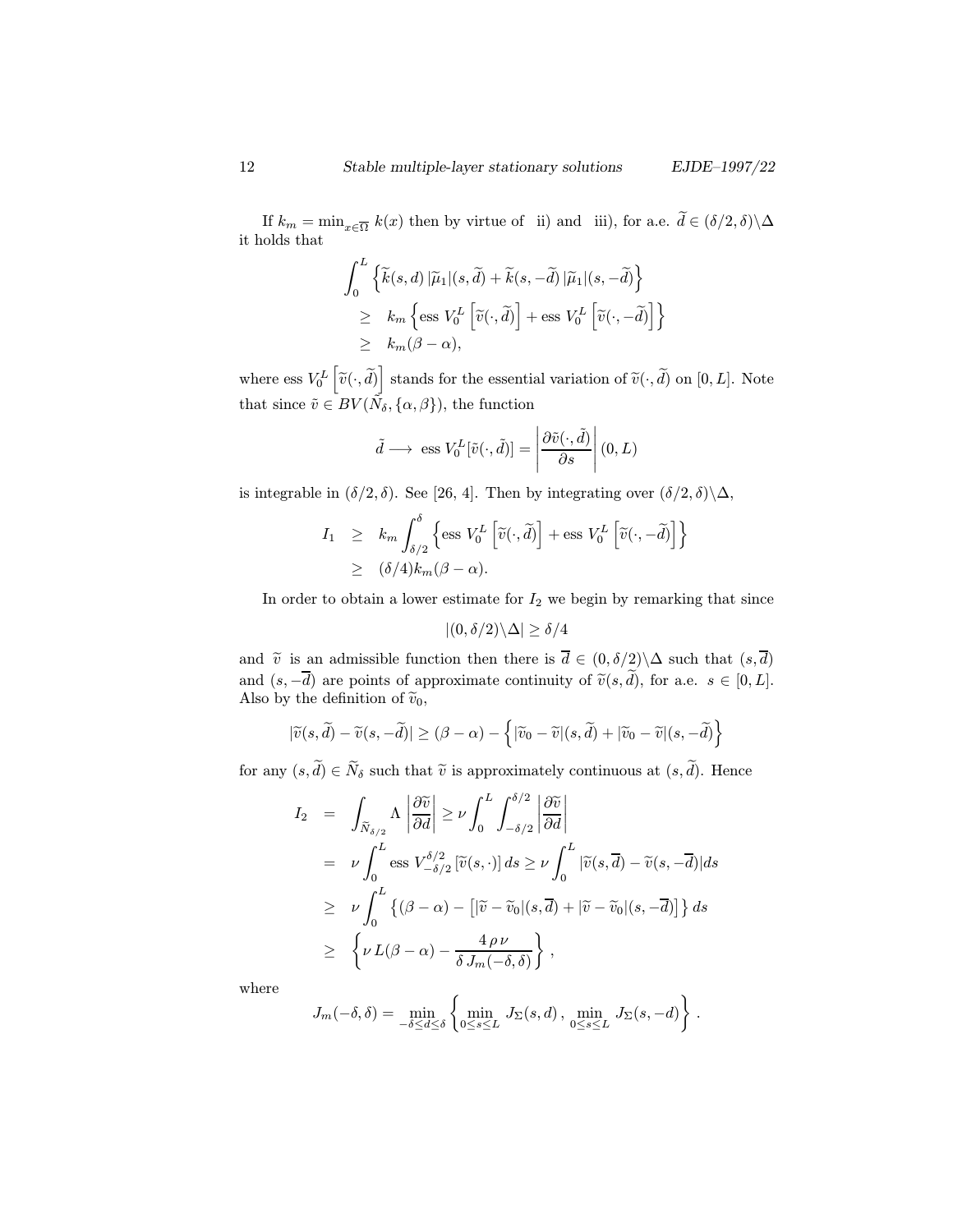These estimates finally yield

$$
E_0(v) \ge I_1 + I_2 \ge \left[ \frac{\delta}{4} k_m(\beta - \alpha) + \nu L(\beta - \alpha) - \frac{4 \rho \nu}{\delta J_m(-\delta, \delta)} \right]
$$
  
>  $\nu(\beta - \alpha)L = E_0(v_0),$ 

as long as we take

$$
\rho < \min\left\{\frac{k_m(\beta-\alpha)\delta^2 J_m(-\delta,\delta)}{16\nu}, \, \frac{\delta L(\beta-\alpha)}{2}\right\} \tag{4.6}
$$

Now our claim follows by extending  $v_0$  to be constant on each connected component of  $\Omega \setminus \gamma$  and observing that  $|Dv_0|(\Omega \setminus \gamma) = 0$ .

The next task is to generalize Theorem 3.1 to the case of  $p$  limiting phasetransition curves. Recall the notation set forth in Section 2 where  $N_{\delta,i}$  is a δ-tubular neighbourhood around each limiting phase-transition curve  $γ<sub>i</sub>$ ,  $i =$  $1, 2, \ldots, p.$ 

Corollary 4.1 Let  $\gamma_i$ ,  $i = 1, \ldots, p$ ,  $\Omega_i$ , k be as in Section 2. If (H1) is satisfied, then the function  $v_0$  is a  $L^1$ -local minimizer of  $E_0$ .

**Proof:** For any  $v \in BV(\Omega, {\alpha, \beta})$ ,  $||v - v_0||_{L^1(\Omega)} < \rho$ , where  $\rho$  satisfies (4.6) with  $\nu = \max\{\nu_i, i = 1, ..., p\}$ , let

$$
\Omega_{\alpha} \stackrel{\text{def}}{=} \{x \in \Omega : v(x) = \alpha\}, \quad \Omega_{\beta} \stackrel{\text{def}}{=} \{x \in \Omega : v(x) = \beta\}
$$

and consider the sets  $\Omega_{\alpha}^{0}$  and  $\Omega_{\beta}^{0}$  defined by (2.2).

Then the set  $(\Omega_{\alpha} \cup \Omega_{\beta}) \cap \Omega$  has finite perimeter. By applying Theorem 4.3 to each  $\gamma_i$ ,  $i = 1, \ldots, p$  we obtain, using the coarea formula

$$
E_0(v) = \int_{\Omega} k|Dv| = (\beta - \alpha) \int_{\partial_*\Omega_{\alpha} \cap \partial_*\Omega_{\beta} \cap \Omega} k d\mathcal{H}^1
$$
  
\n
$$
\geq (\beta - \alpha) \sum_{i=1}^p \int_{\partial_*\Omega_{\alpha} \cap \partial_*\Omega_{\beta}} \sum_{cap N_{\delta,i}} k d\mathcal{H}^1
$$
  
\n
$$
> (\beta - \alpha) \sum_{i=1}^p \int_{\partial_*\Omega_{\alpha}^0 \cap \partial_*\Omega_{\alpha}^0 \cap N_{\delta,i}} k d\mathcal{H}^1
$$
  
\n
$$
= (\beta - \alpha) \int_{\bigcup_{i=1}^p \gamma_i} k d\mathcal{H}^1 = \int_{\Omega} k |Dv_0| = E_0(v_0).
$$

## 5 Proof of Theorem 2.1

In this section we show how the previous sequence of lemmas can be used to accomplish the proof of Theorem 2.1.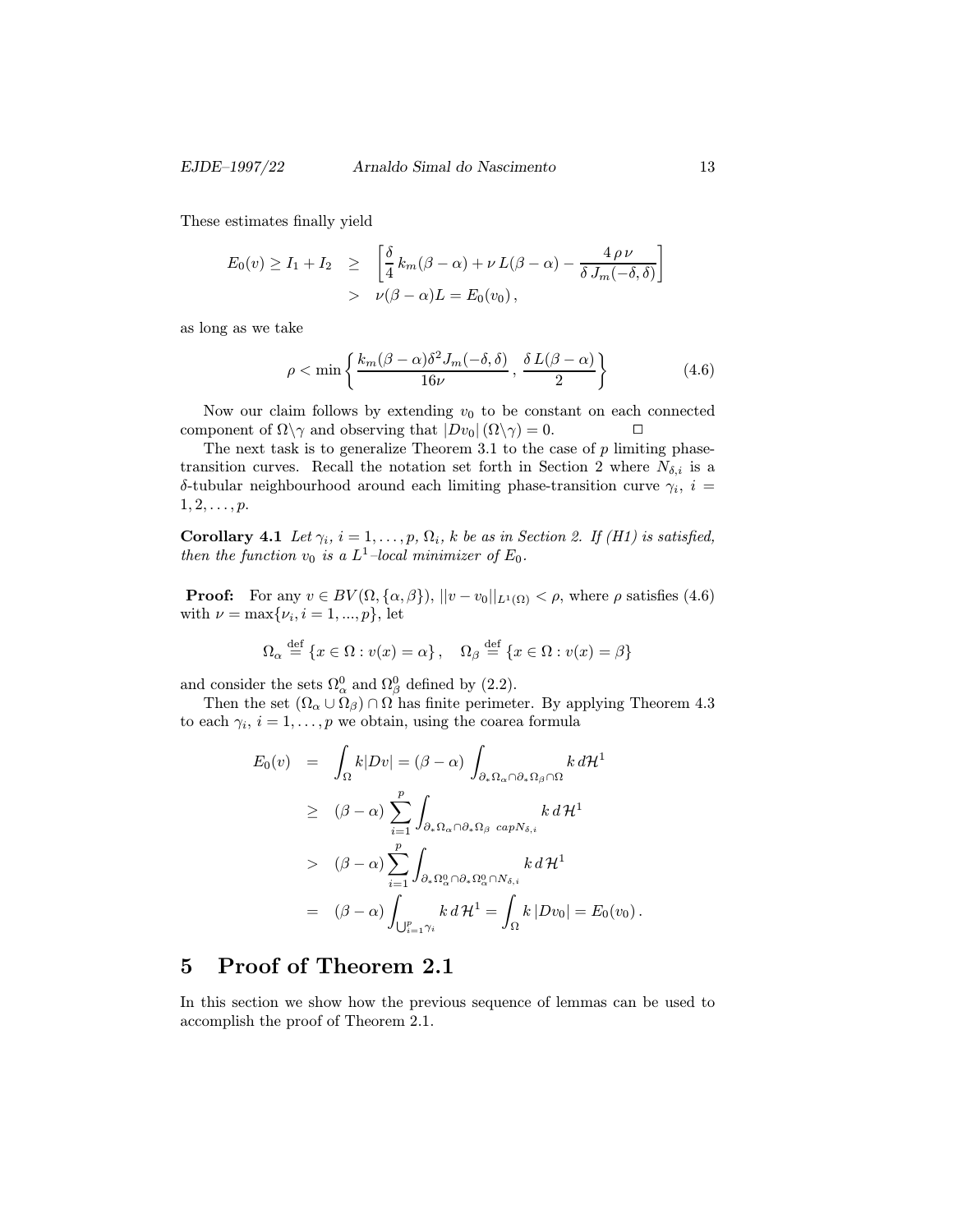In view of Corollary 4.1 and previous remarks, Theorem 4.1 yields a family  ${v_{\varepsilon}}_{0<\varepsilon<\varepsilon_0}$  of  $L^1$ -local minimizers of  $E_{\varepsilon}$ , where  $E_{\varepsilon}$  is given by 4.2. Clearly any such minimizer  $v_{\varepsilon}$  is a weak solution (H<sup>1</sup>-sense) of (4.1) and regularity theory implies  $v_{\varepsilon} \in C^{2,\sigma}(\overline{\Omega})$ ,  $0 < \sigma < 1$ . An application of the maximum principle then gives  $\alpha < v_{\varepsilon}(x) < \beta, \forall x \in \overline{\Omega}$  and  $(2.1.1)$  is proved.

As for (2.1.ii) it is obtained from Theorem 4.1. In order to prove (2.1.iii) we examine the potential function  $\widetilde{F}(v) = F(\alpha) - F^0(v)$ .

Suppose by contradiction that there is a sequence  $\varepsilon_j$ ,  $\varepsilon_j \to 0$  as  $j \to \infty$ , and  $\tau > 0$  such that  $\overline{\phantom{a}}$ 

$$
\left|\Omega^{\lambda}_{\varepsilon_j}\right|\geq \tau>0\,,
$$

for a fixed  $\lambda$  and  $\forall j$ . Since  $||v_{\varepsilon_j} - v_0||_{L^1(\Omega)} \stackrel{j\to\infty}{\longrightarrow} 0$  it follows that  $\{\varepsilon_j\}$  has a subsequence, still denoted by  $\{\varepsilon_j\}$  such that  $v_{\varepsilon_j} \to v_0$ , a.e. in  $\Omega$ . Thus, (4.3) allows us to invoke the Lebesgue convergence theorem to conclude that

$$
\lim_{j\to 0}\,\int_\Omega \widetilde{F}(v_{\varepsilon_j})dx=0\,.
$$

But this is a contradiction to

$$
\int_{\Omega} \widetilde{F}(v_{\varepsilon_j}) dx \ge \min \left\{ \widetilde{F}(\alpha + \lambda), \, \widetilde{F}(\beta + \lambda) \right\} \, \left| \Omega_{\varepsilon_j}^{\lambda} \right| \ge \widetilde{F}(\alpha + \lambda) \, \tau > 0 \, ,
$$

for a fixed  $\lambda$  and  $\forall j$ . Note that  $\widetilde{F}(\alpha + \lambda) = \widetilde{F}(\beta - \lambda)$ .

It remains to prove 2.1.iv), which concerns stability of the family  $\{v_{\varepsilon}\},$  $0 < \varepsilon \leq \varepsilon_0$ . From the fact that  $v_{\varepsilon}$  is also a  $H^1$ -local minimizer of  $E_{\varepsilon}$ ,  $0 < \varepsilon \leq \varepsilon_0$ , it follows that

$$
\langle E''_{\varepsilon}(v_{\varepsilon})\psi, \psi \rangle_{H^1, H^*} \ge 0, \quad \forall \psi \in H^1(\Omega)
$$
\n
$$
(5.1)
$$

where  $H^*$  stands for the dual of  $H^1(\Omega)$ .

Consider now the linearized eigenvalue problem

$$
\varepsilon^2 \operatorname{div} [k_1(x) \nabla \psi] + k_2(x) f'_{\varepsilon}(x, v_{\varepsilon}) \psi = \lambda \psi, \quad x \in \Omega
$$
  

$$
\frac{\partial \psi}{\partial n} = 0 \quad \text{on} \quad \partial \Omega \tag{5.2}
$$

where  $f'_{\varepsilon}(x,v) = \frac{\partial f_{\varepsilon}(x,v)}{\partial v}$ .

Denoting by  $\{\lambda_n\}_n$ ,  $n = 1, 2, \ldots$ , the sequence of eigenvalues of (5.2) then, taking into account (5.1), and using the variational characterization of the eigenvalues, we infer that  $\lambda_n \leq 0$ ,  $n = 1, 2, \ldots$  By well-known results from linearized stability and semigroup theory we conclude that in the case that the first eigenvalue  $\lambda_1$  is negative then  $v_{\varepsilon}$  is a strongly stable stationary solution of (1.1).

Now if  $\lambda_1 = 0$  a classical application of the Krein-Rutman theorem gives that zero is a simple eigenvalue of (5.2). In this case there is a local one dimensional critical manifold  $M_c(v_\varepsilon)$ , tangent to  $|\psi_1|$  (the eigenspace spanned by the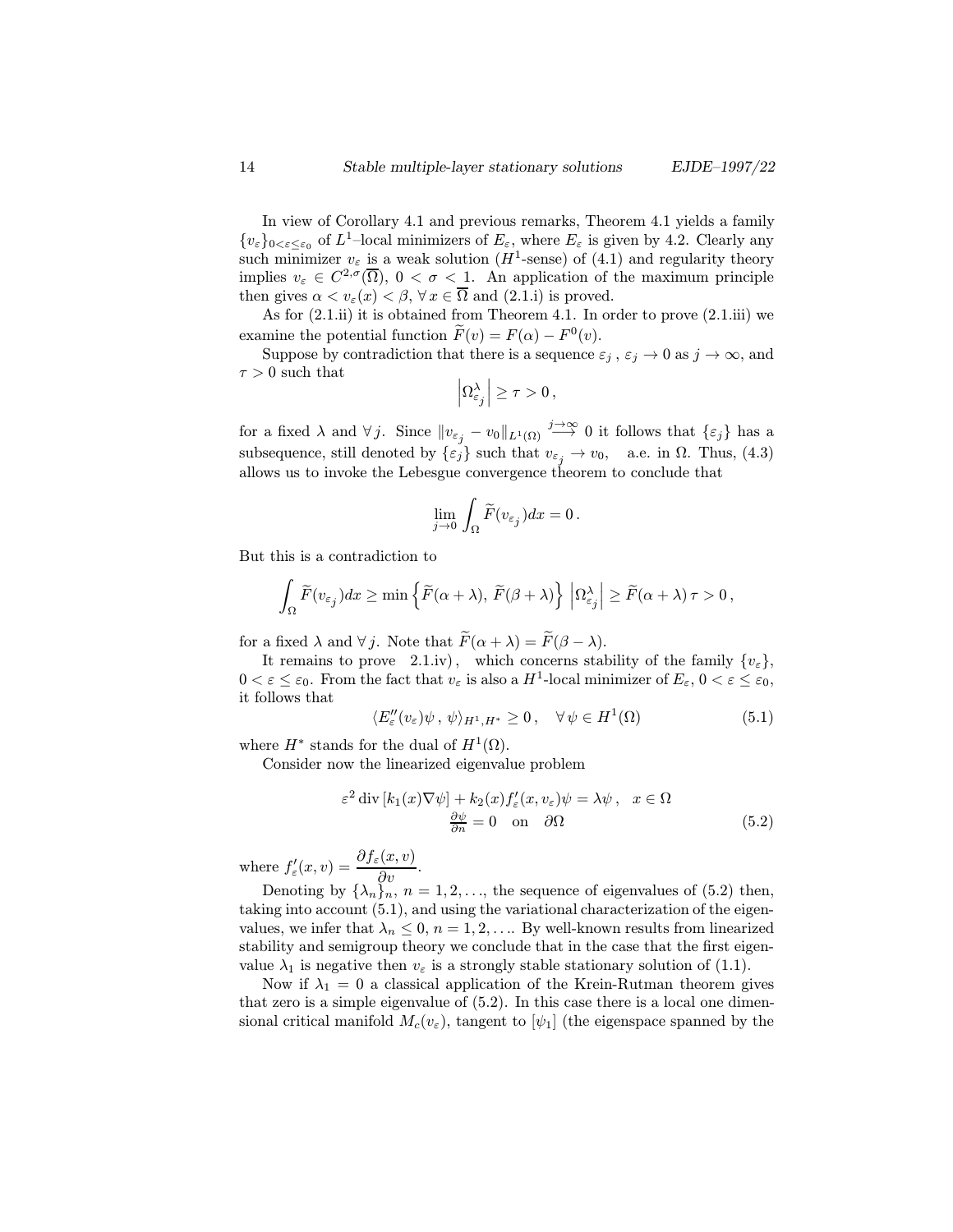principal eigenfunction  $\psi_1$ ), at  $v_{\varepsilon}$ , such that if  $v_{\varepsilon}$  is stable in  $M_c(v_{\varepsilon})$  then it is also stable in  $H^1(\Omega)$ .

For this matter we refer to Theorem 6.2.1 in [12], which proof can be adapted to fit our case. But now the stability of  $v_{\varepsilon}$  in  $M_c(v_{\varepsilon})$  follows from the fact that the semigroup  $\{T(t)\}_{t\geq0}$  generated by (1.1) defines a gradient flow in  $H^1(\Omega)$ . To be more specific the functionals  $E_{\varepsilon}[v_{\varepsilon}(x,t)]$  defines a Lyapunov function and along each solution  $v_{\varepsilon}(x,t)$  it holds that

$$
\frac{d}{dt} E_{\varepsilon}[v_{\varepsilon}(x,t)] \leq 0, \quad t \geq 0.
$$

This concludes the proof of Theorem 2.1.  $\Box$ 

**Remark.** Condition (2.1.iii) actually shows the multiple–layer profile of  $v_{\varepsilon}$ , for small  $\varepsilon$ , and it should hold that  $v_{\varepsilon} \to v_0$ , as  $\varepsilon \to 0$ , uniformly on compact sets of  $\Omega \setminus \cup_{i=1}^p \gamma_i$ . This should be done following ideas set forth in [2].

Remark. The difficulties when trying to generalize our results to higher space dimensions are of technical nature and inherent to the proof of Theorem 4.3. For instance, in this case one would no longer have a global parametrization of the limiting phase-transition hypersurface.

Remark. Other types of patterns can be considered rather than just the case of nested limiting phase–transition curves. For instance, let  $\gamma_i$ ,  $i = 1, \ldots, p$ , be smooth simple closed curves in  $\Omega$  with  $O_i$  denoting the open region enclosed by  $\gamma_i$ , and  $\overline{O}_i$  its closure, then  $\bigcap_{i=1}^p \overline{O}_i$  is empty. Then Theorem 4.3 and Corollary 4.1 still hold with

$$
v_0 = \alpha \chi_{\cup_{i=1}^p O_i} + \beta \chi_{\Omega \setminus \cup_{i=1}^p \overline{O}_i}.
$$

A suitable combination of the two patterns referred to above could also be considered.

### References

- [1] Angenent, S.B, Mallet-Paret, J. and Peletier, L.A., "Stable transition layers in a semilinear boundary value problem". J. Diff. Eqns.  $67$  (1987), 212-242.
- [2] Caffarelli, L.A. and Cordoba, A., "Uniform convergence of a singular perturbation problem". Communications on Pure and Applied Math., vol. XLVIII (1995), 1-12.
- [3] Casten, R.G. and Holland, C.J., "Instability results for reaction-diffusion equation with Neumann boundary conditions". J. Diff. Eqns., vol. 108, No. 2 (1994), 296-325.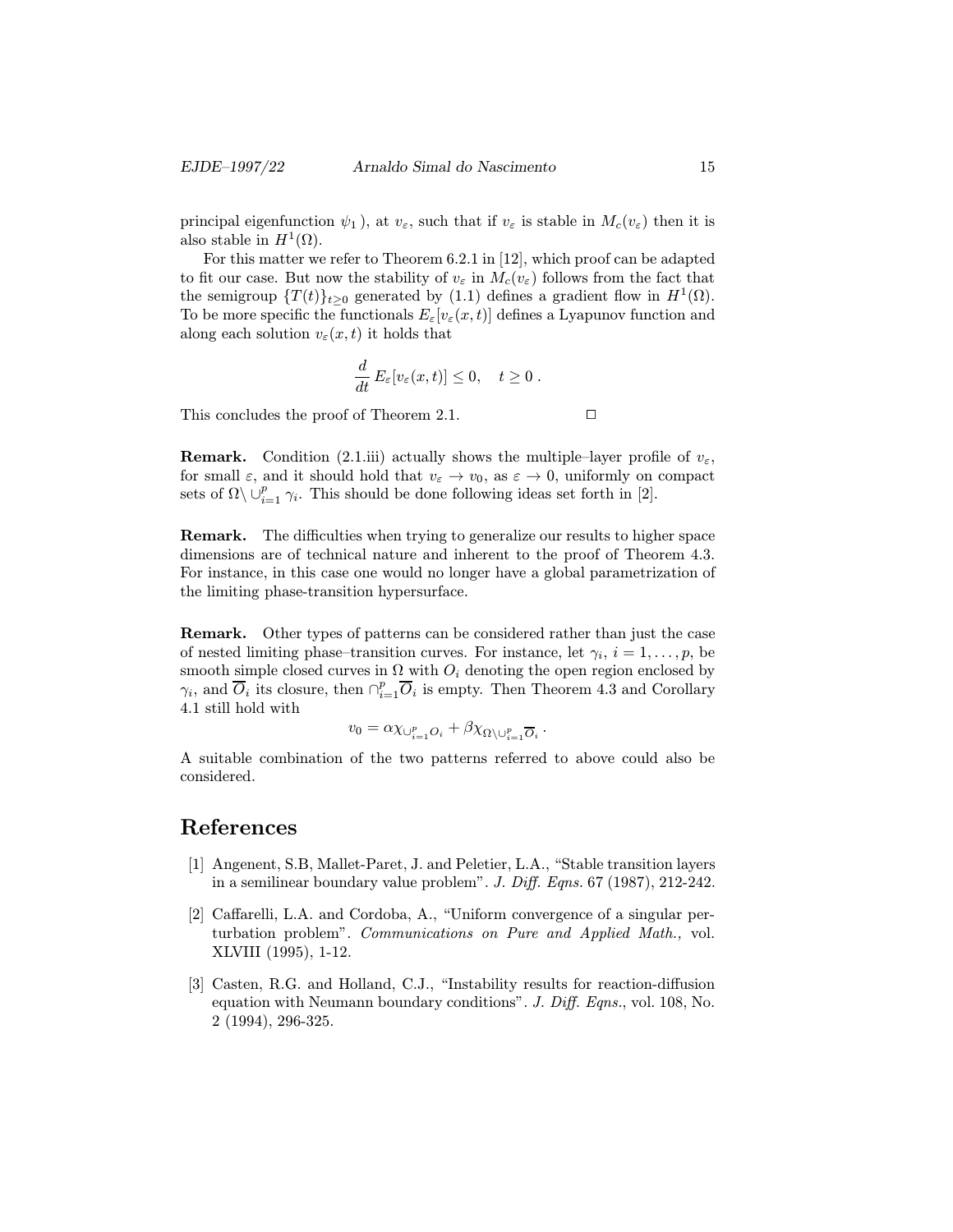- [4] Evans, L. and Gariepy, R., Measure Theory and Fine Properties of Functions. Studies in Advanced Mathematics, CRC Press (1992).
- [5] Evans, L. C. and Souganidis, P. E., "A PDE approach to geometric optics for certain reaction-diffusion equations". Ind. Univ. Math. J. 38 (1989), 141-172.
- [6] Federer, H., Geometric Measure Theory. Springer Verlag, N. York, 1969.
- [7] Fusco, G. and Hale, J. K., "Stable equilibria in a scalar parabolic equation with variable diffusion". SIAM J. Math. Anal. 16, No. 6 (1985), 1152-1164.
- [8] Fife, P. C. and Hsiao, L., "The generation and propagation of internal layers". Nonlinear Anal., T., M. & A. 12, No. 1 (1988), 19-41.
- [9] Giusti, E., Minimal Surfaces and Functions of Bounded Variation. Birkhaüser (1984).
- [10] Gilbarg, D. and Trudinger, N.S., "Elliptic Partial Differential Equation of Second Order". A Series of Comp. Stud. in Math, 224, Springer-Verlag (1983).
- [11] Giorgi, E. De and Franzoni, T., "Su un tipo di convergenza variazionale". Atti Accad. Naz. Lincei Rend. Cl. Sci. Fis. Mat. Natur., 58 (1975), 842-850.
- [12] Henry, D., Geometric Theory of Semilinear Parabolic Equations. Springer-Verlag, 1984. Lectures Notes in Mathematics, 840.
- [13] Hale, J. K. and Rocha C., "Bifurcations in a parabolic equation with variable diffusion". Nonlinear Anal., T., M. & A. 9, No. 5 (1985), 479-494.
- [14] Hale, J. K. and Sakamoto, K., "Existence and stability of transition layers". Japan J. Appl. Math. 5 (1988), 367-405.
- [15] Kohn, R.V. and Sternberg, P., "Local minimizers and singular perturbations". Proceedings of the R. Soc. of Edinburgh,  $111 \text{ A}$  (1989), 69-84.
- [16] Maso, G. Dal, An Introduction to  $\Gamma$ -convergence. Birkhaüser, Boston (1993).
- [17] Matano, H., "Convergence of solutions of one-dimensional semilinear parabolic equation". J. Math. Kyoto University 18 (1978), 224-243.
- [18] Modica, L. and Mortola, S., "Un esempio di Γ-convergenza". Boll. Un. Mat. Ital., 14-B (1977), 285-299.
- [19] Modica, L. and Mortola, S., "Il limite nella Γ-convergenza di una famiglia di funzionali ellittichi ". *Boll. Un. Mat. Ital.*, $A(3)$  14 (1997), 526-529.